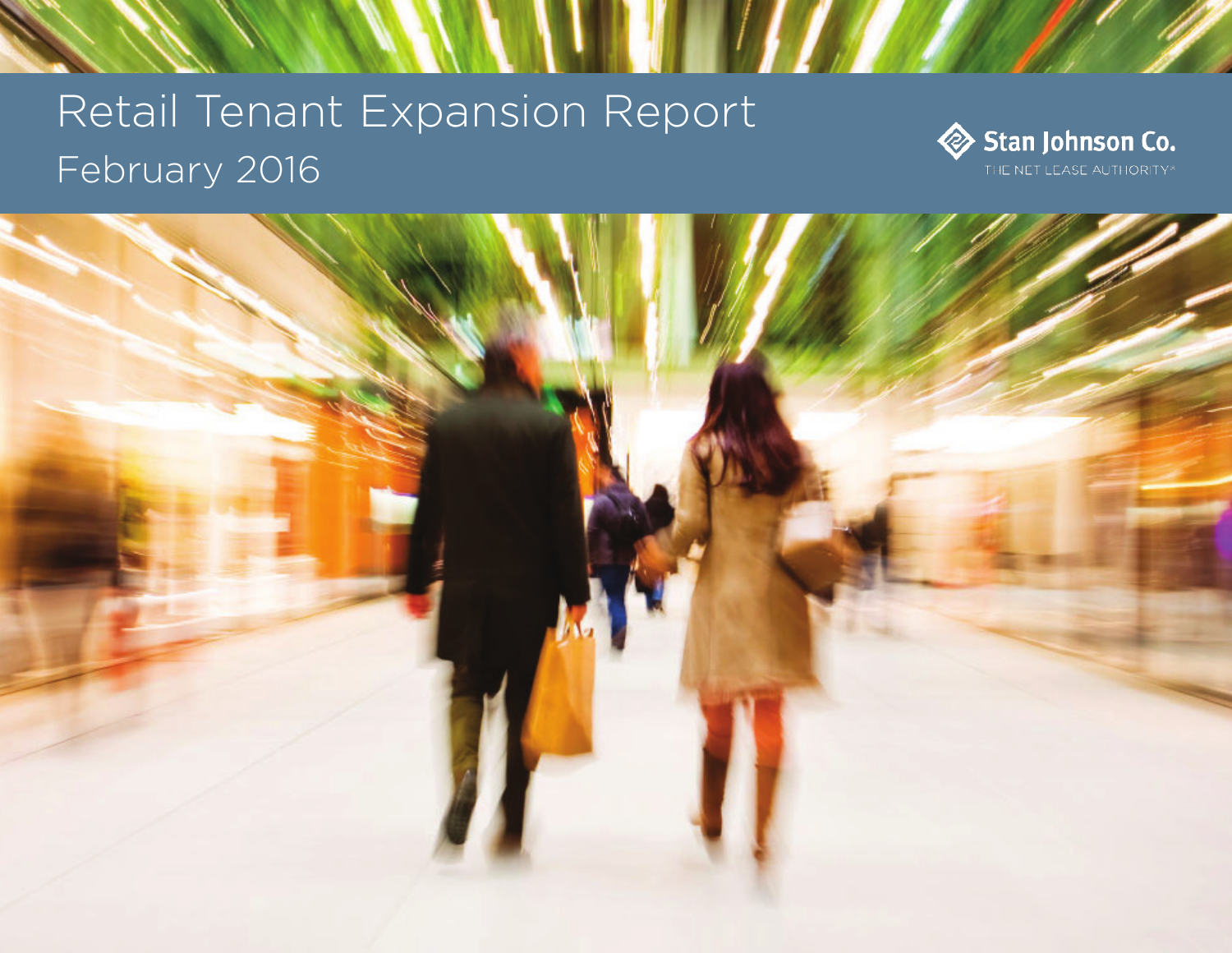## AUTOMOTIVE & ELECTRONICS

| <b>Retailer Name</b>             | Avg. SF       | Sales Per SF             | Region                     | <b>Store Count</b> | 2015<br><b>Expansion</b> | 2016<br><b>Expansion</b> | <b>Expansion Comments</b>                                                                    |
|----------------------------------|---------------|--------------------------|----------------------------|--------------------|--------------------------|--------------------------|----------------------------------------------------------------------------------------------|
| <b>Aamco Transmissions</b>       | 3,500-8,000   | $\sim$                   |                            | 650                | $\sim$                   |                          |                                                                                              |
| <b>Advance Auto Parts</b>        | 6.800-8.000   | \$227                    | 39 states                  | 5.372              | $-50$                    | $65 - 75$                |                                                                                              |
| AutoZone                         | 5,400-8,500   | \$277                    | 48 states                  | 5.609              | $\sim$                   | 200                      |                                                                                              |
| <b>Big O Tires</b>               |               |                          | 20 states                  | 389                | 20                       | 20                       | Plans are to open 100 locations in the next 5 years. 387<br>of 389 locations are franchisees |
| <b>Bridgestone/Firestone</b>     | 6.500-8.800   |                          | Nationwide                 | 2,300              | $\sim$                   | $6 - 10$                 | Areas of focus: California, Hawaii, Nevada & Washington.                                     |
| <b>CarMax</b>                    | 20,000-40,000 | $\sim$                   | $\sim$                     | 142                | $\sim$                   |                          | Growth opportunities in CT, RI & MA                                                          |
| <b>Discount Tire Company</b>     | 7.500         |                          | 32 states                  | 900                | 35                       | 35                       | Target 35 locations/year; national focus                                                     |
| Goodyear                         | 5,000-6,000   | $\sim$                   | $\sim$                     | 2,000              | $\sim$                   |                          |                                                                                              |
| <b>Jiffy Lube</b>                | 1,900-2,400   | $\overline{\phantom{a}}$ | Nationwide                 | 2,200              | $\sim$                   |                          |                                                                                              |
| <b>Midas</b>                     | 3.500-6.000   |                          | Nationwide                 | 1.600              | $\sim$                   |                          |                                                                                              |
| <b>NTB</b>                       |               |                          | Southeast/Mid-<br>Atlantic | 226                |                          |                          |                                                                                              |
| <b>O'Reilly Auto Parts</b>       | 6,800-7,500   | \$228                    | 43 states                  | 4.366              | 205                      | 205                      | Growth opportunities in FL, CA, TX & Upper Midwest.                                          |
| Pep Boys                         | 4,000-8,000   | \$123                    | 35 states                  | 806                | $-63$                    | 16                       | 12/2015 - announced sale to Icahn Enterprises for \$1B                                       |
| <b>Tire Kingdom</b>              | 3,500-6,000   | $\sim$                   | Nationwide                 | 2,100              | $\sim$                   |                          |                                                                                              |
| <b>Tuffy Auto Service Center</b> | 3.800-6.000   | $\overline{\phantom{a}}$ | 16 states                  | 375                |                          |                          | Expanding in NJ, VA, MN & TX over next 18 months                                             |
| Valvoline Instant Oil Change     | 1,900-2,500   |                          | Nationwide                 | 920                | $\overline{\phantom{a}}$ |                          |                                                                                              |

| <b>Retailer Name</b> | Avg. SF       | <b>Sales Per SF</b> | Region                                            | <b>Store Count</b> | 2015      | 2016<br><b>Expansion Expansion</b> | <b>Expansion Comments</b>              |
|----------------------|---------------|---------------------|---------------------------------------------------|--------------------|-----------|------------------------------------|----------------------------------------|
| <b>Best Buy</b>      | 20,000-45,000 | \$785               | 50 States                                         | 1.448              |           |                                    | Focus on e-commerce                    |
| Conn's               | 30.000-45.000 | \$430               | AZ, CO, LA, MS, NC,<br>NM, NV, OK, SC, TN<br>& TX | 90                 |           | $15 - 18$                          |                                        |
| hhgregg              | 20,000-35,000 | \$292               | 20 states                                         | 228                |           |                                    | Entering St. Louis & Milwaukee markets |
| <b>Guitar Center</b> | 6,000-15,000  |                     |                                                   | 250                | $15 - 20$ |                                    |                                        |

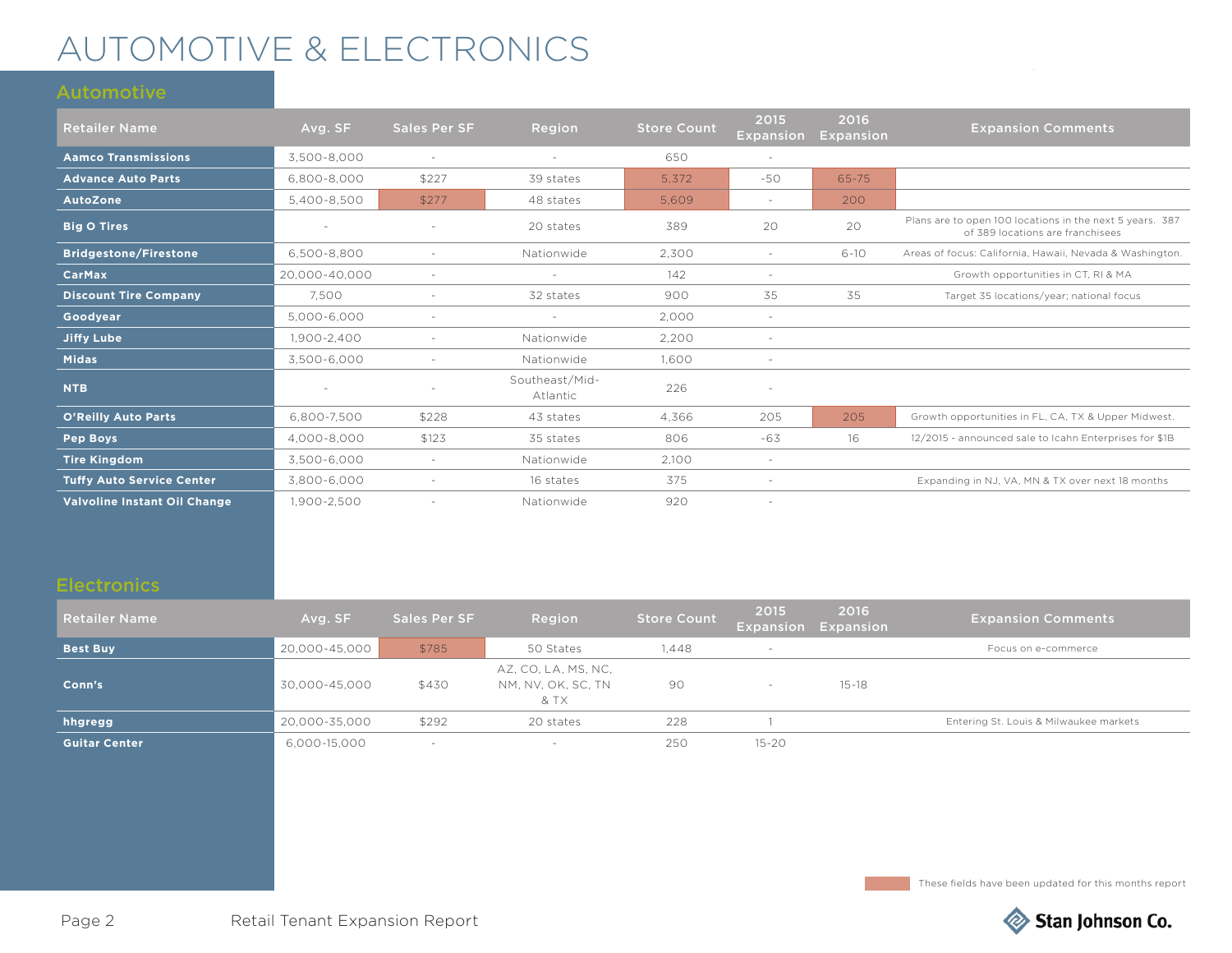## BANK BRANCHES & CONVENIENCE STORES

| <b>Retailer Name</b>    | Avg. SF                  | Sales Per SF             | Region                   | <b>Store Count</b> | 2015<br><b>Expansion</b> | 2016<br>Expansion | <b>Expansion Comments</b>                                                             |
|-------------------------|--------------------------|--------------------------|--------------------------|--------------------|--------------------------|-------------------|---------------------------------------------------------------------------------------|
| <b>Bank of America</b>  | 3,000-8,000              | $\overline{\phantom{a}}$ | Nationwide               | 5,700              | $\sim$                   |                   |                                                                                       |
| <b>BB&amp;T</b>         | 2.400-5.300              |                          | Nationwide               | 1.800              |                          |                   |                                                                                       |
| <b>Chase Bank</b>       | 2,500-3,500              | $\overline{\phantom{a}}$ | Nationwide               | 5,630              | $-150$                   | $-150$            | Plans are to downsize it's bank branches by 300<br>locations over the next two years. |
| <b>Fifth Third Bank</b> | 3,000-4,500              | $\overline{\phantom{a}}$ | Nationwide               | 1,320              | $\overline{\phantom{a}}$ |                   |                                                                                       |
| <b>KeyBank</b>          | $\overline{\phantom{a}}$ |                          | Nationwide               | 1,058              |                          |                   | Selective Expansion in Pacific NW & Northeast                                         |
| <b>PNC Bank</b>         | 3,500-4,500              | $\overline{\phantom{a}}$ | 17 states                | 2,400              | $\sim$                   |                   | New stores planned for South Florida, Midwest                                         |
| <b>SunTrust Bank</b>    | 2.500-4.500              | $\overline{\phantom{0}}$ | Nationwide               | 1,500              | $\sim$                   |                   | Growth opportunities throughout MD, VA & Wash DC                                      |
| <b>TCF Bank</b>         | 4,500-4,800              |                          | 8 States                 | 343                | $\overline{\phantom{a}}$ |                   |                                                                                       |
| <b>TD Bank</b>          | 2,500-4,000              | $\sim$                   | 14 states (Eastern US)   | 1,315              |                          |                   | 100 Locations in FL. Other growth opportunities include<br>DE, NJ & PA.               |
| <b>US Bank</b>          | 3,000-5,000              | $\overline{\phantom{a}}$ | $\overline{\phantom{a}}$ | 3,176              | $\sim$                   |                   |                                                                                       |
| <b>Wells Fargo</b>      | $\overline{\phantom{a}}$ |                          | Nationwide               | 6,239              | $\sim$                   |                   |                                                                                       |

| <b>Retailer Name</b>          | Avg. SF     | Sales Per SF             | Region                     | <b>Store Count</b> | 2015<br><b>Expansion</b> | 2016<br><b>Expansion</b> | <b>Expansion Comments</b>                                                                                                            |
|-------------------------------|-------------|--------------------------|----------------------------|--------------------|--------------------------|--------------------------|--------------------------------------------------------------------------------------------------------------------------------------|
| $7 - 11$                      | 1.800-3.600 |                          | Nationwide                 | 9.500              | $\overline{\phantom{a}}$ |                          | Chairman stated their goal is to reach 20,000-30,000<br>stores in North America. Plans are to grow aggressively<br>in NY, FL, CA, HI |
| <b>Casey's General Stores</b> | 3,200-4,200 | $\overline{\phantom{a}}$ | lowa                       | 1,749              | 75-113                   |                          |                                                                                                                                      |
| <b>Circle K</b>               | 600-5.000   |                          | Nationwide                 | 6,172              | $\overline{\phantom{a}}$ |                          |                                                                                                                                      |
| <b>Kangaroo Express</b>       | 4,000       |                          | 13 states                  | 1,530              | $\sim$                   |                          | Expanding in AL, FL, GA, NC, SC & TN                                                                                                 |
| Kum & Go                      | 3,400-5,000 |                          | 11 states                  | 450                |                          |                          | Target will be in Arkansas & Colorado                                                                                                |
| <b>Murphy USA</b>             | 200-2.400   |                          | 23 states                  | 1,200              |                          |                          | Target is 1,400 locations in the next 3 years.                                                                                       |
| <b>QuikTrip</b>               | 4,000-5,700 | $\overline{\phantom{a}}$ | 11 states                  | 640                | $\sim$                   |                          |                                                                                                                                      |
| <b>RaceTrac</b>               | 5.000-7.000 |                          | Nationwide                 | 600                |                          | 5                        | Plans are to open 5 locations in the Volusia-Flagler<br>region of FL in 2016                                                         |
| <b>Sheetz</b>                 | 4.500-7.000 |                          | MD, NC, OH, PA, VA<br>& WV | 500                | 30                       |                          | Expanding in NC                                                                                                                      |
| WaWa                          | 4,000-6,000 | $\sim$                   | DE, FL, MD, NJ, PA,<br>VA  | 640                | $\sim$                   |                          | Growth opportunities in DE, Orlando (27 locations),<br>Tampa Bay (14 locations), MD, NJ, PA & VA (45 locations)                      |

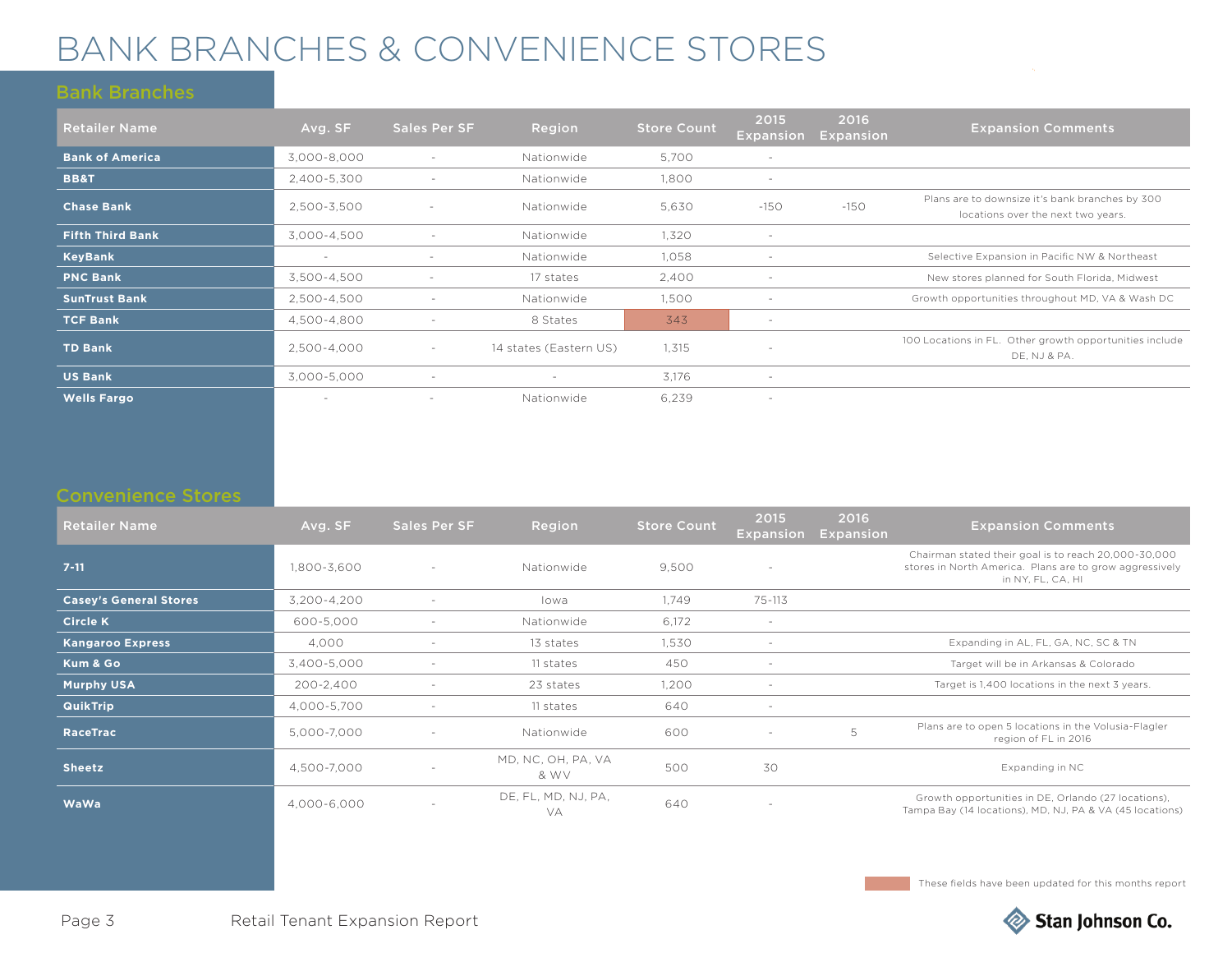## DISCOUNT STORES

| <b>Retailer Name</b>               | Avg. SF             | <b>Sales Per SF</b> | Region     | <b>Store Count</b> | 2015<br><b>Expansion</b> | 2016<br><b>Expansion</b> | <b>Expansion Comments</b>                                                                                                                                                                                                                                           |
|------------------------------------|---------------------|---------------------|------------|--------------------|--------------------------|--------------------------|---------------------------------------------------------------------------------------------------------------------------------------------------------------------------------------------------------------------------------------------------------------------|
| Aaron's                            | 3,500-8,000         | $\sim$              | 48 states  | 2,064              | $\sim$                   |                          | 63% of locations are corporately operated vs. franchised.                                                                                                                                                                                                           |
| <b>Big Lots</b>                    | 25,000-35,000       | \$115               | 47 states  | 1,460              | $-33$                    | 15                       | Growth opportunities in CA, ID, MT, NV, NY (over 50 new<br>locations in upstate NY), OR, UT, WA & WY over the next<br>18 months.                                                                                                                                    |
| <b>BJ's Wholesale Club</b>         | 80.000-<br>120,000  | \$486               | 15 States  | 205                | $\sim$                   |                          |                                                                                                                                                                                                                                                                     |
| <b>Cash America</b>                | 5,000-10,000        | $\sim$              | 22 states  | 1.000              |                          |                          | Growth opportunities in AZ, FL, Chicago, NV & TX over<br>the next 18 months                                                                                                                                                                                         |
| Costco                             | 150,000-<br>160,000 | \$1.117             | 40 states  | 488                | 19                       | 15                       | Plans are to open 30 locations worldwide over the next<br>few years, of which about 50% are in the domestic US.<br>80% of Costco's footprint is owned by Costco.                                                                                                    |
| <b>Dollar General</b>              | 9,000-12,000        | \$217               | 43 states  | 12,199             | 730                      | 900                      | Potential opportunities for 13,000 new stores. Plans to<br>enter new territories: ME, OR & RI, 70% of its store base<br>serves communities < 20,000 population. 40-45% of<br>new openings will be rural areas with a new focus for<br>prospects in urban locations. |
| <b>Dollar Tree</b>                 | 7,500-15,000        | \$148               | 48 states  | 5.484              | 375                      |                          | Plans are to increase its stores to 7.000.                                                                                                                                                                                                                          |
| <b>Family Dollar</b>               | 7,500-10,000        | \$152               | 46 states  | 7.963              | 500                      | 500                      | Plans are for 1,000 new locations over the next 24<br>months                                                                                                                                                                                                        |
| Fred's                             | 8,000-16,500        | \$231               | 15 states  | 661                | $\overline{\phantom{a}}$ |                          |                                                                                                                                                                                                                                                                     |
| <b>Goodwill Industries</b>         | 11,500-22,000       | $\sim$              | Nationwide | 48                 | $\sim$                   |                          |                                                                                                                                                                                                                                                                     |
| <b>Sam's Club</b>                  | 71,000-191,000      | \$653               | Nationwide | 647                | $\sim$                   | $7 - 10$                 |                                                                                                                                                                                                                                                                     |
| <b>Shopko</b>                      | $\sim$              | $\sim$              | 21 states  | 323                | $\sim$                   |                          |                                                                                                                                                                                                                                                                     |
| <b>Target</b>                      | 45,000-<br>200,000  | \$291               | 50 states  | 1,799              | 21                       | 11                       | Owns 94.5% of its stores                                                                                                                                                                                                                                            |
| <b>WalMart Neighborhood Market</b> | $\sim$              | $\sim$              | $\sim$     | $\sim$             | 180-200                  | 85-95                    |                                                                                                                                                                                                                                                                     |
| <b>WalMart SuperCenter</b>         | 159,985             | \$412               | Nationwide | 9,000              | 60-70                    | $50 - 60$                |                                                                                                                                                                                                                                                                     |

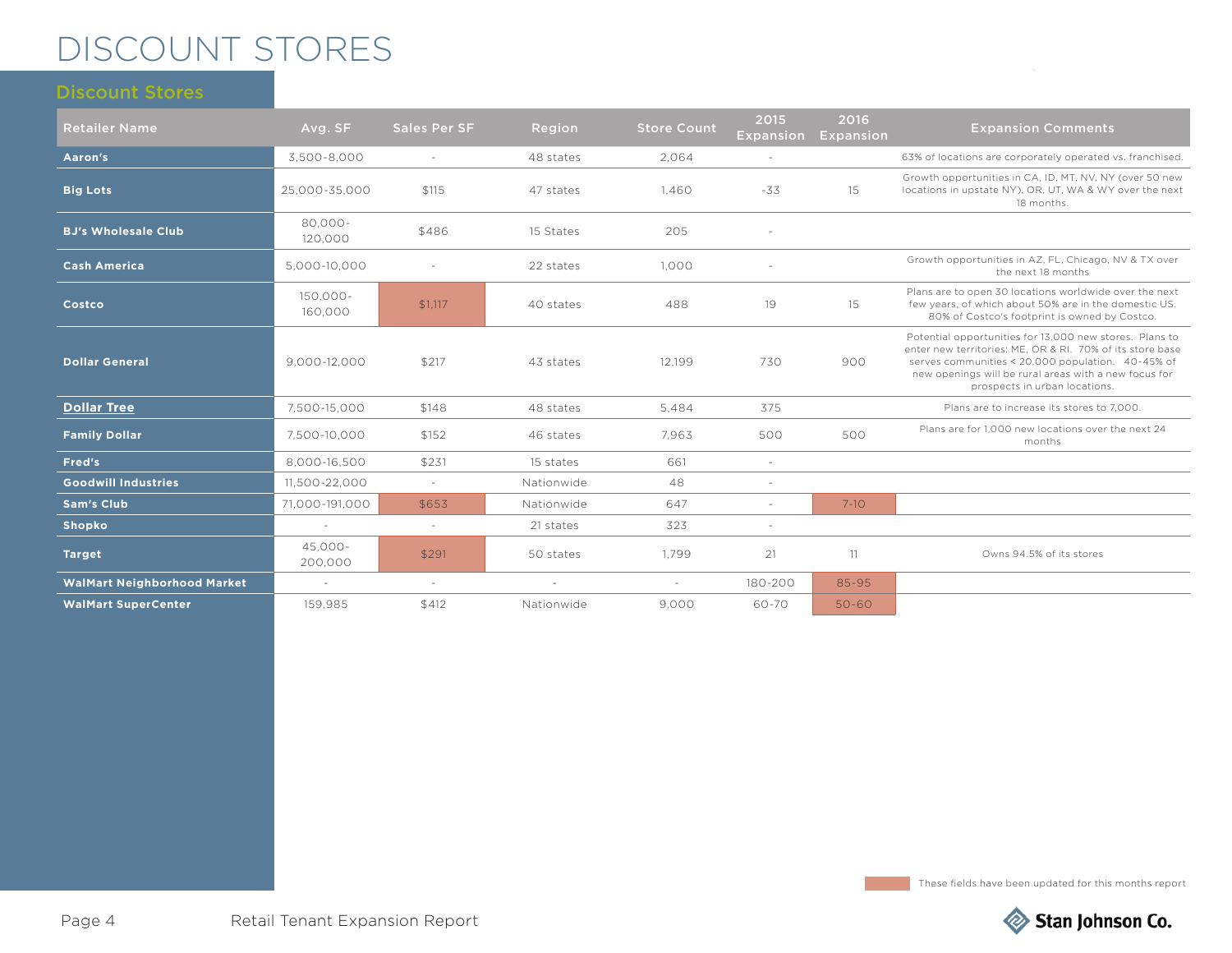## GROCERY STORES

| <b>Retailer Name</b>                                                                    | Avg. SF                | <b>Sales Per SF</b>      | Region                                 | <b>Store Count</b> | 2015<br><b>Expansion</b> | 2016<br><b>Expansion</b> | <b>Expansion Comments</b>                                                                                                                               |
|-----------------------------------------------------------------------------------------|------------------------|--------------------------|----------------------------------------|--------------------|--------------------------|--------------------------|---------------------------------------------------------------------------------------------------------------------------------------------------------|
| <b>Albertson's</b>                                                                      |                        |                          |                                        | 2,205              |                          |                          | All banners are currently expanding in existing real<br>estate locations.                                                                               |
| <b>Aldi</b>                                                                             | 10,000-20,000          |                          | 32 states                              | 1.400              | 45                       |                          | Plans are for 650 new locations by 2018, with major<br>focus in Texas & Southern California. Plans are for 25<br>new stores in California by July 2016. |
| <b>Brookshire Brothers</b>                                                              | 15,000-45,000          | $\overline{\phantom{a}}$ | LA & TX                                | 104                | $\sim$                   |                          |                                                                                                                                                         |
| <b>Delhaize Group (Food Lion,</b><br>Hannaford)                                         | 24,000-85,000          |                          | 15 states                              | 1.300              |                          |                          | Growth opportunities sought in MA, MD, ME, ND, MH, NY,<br>PA, SC, VA & VT.                                                                              |
| <b>Fresh Thyme Farmers Market</b>                                                       | 26,000-30,000          |                          | IL, IN, MI, MN, MO, OH<br>& TX         | 28                 |                          | 11                       | Plans are to open 60 locations by 2019                                                                                                                  |
| <b>Giant Eagle</b>                                                                      | 12.000-150.000         | $\sim$                   | PA, OH, WV & MD                        | 420                |                          |                          |                                                                                                                                                         |
| <b>The Grocery Outlet</b>                                                               | 15,000-20,000          | $\sim$                   | CA, ID, NV, OR, PA<br>& WA             | 230                |                          |                          | Growth opportunities sought in Los Angeles, San Diego,<br>ID, NV, OR, central PA & WA in the next 18 months.                                            |
| <b>Harris-Teeter</b>                                                                    | 30,000-<br>123,000     | \$442                    | DE, FL, GA, MD, NC,<br>SC, TN, VA & DC | 228                | 20                       |                          | Growth opportunities sought in MD, ND, SC, VA & Wash<br>DC in the next 18 months.                                                                       |
| <b>Hy-Vee Food Stores</b>                                                               | 35,000-90,000          |                          | IA, IL, KS, MN, MO,<br>NE, SD & WI     | 230                | $\sim$                   | $5 - 6$                  | Plans are to open 4-5 locations in MN in 2016. They lease<br>approximately 50% of their footprint.                                                      |
| The Kroger Co.                                                                          | $20,000 -$<br>135,000  | \$533                    | 34 states                              | 2.626              | 11                       |                          |                                                                                                                                                         |
| <b>Lidl</b>                                                                             | 36,000                 | $\sim$                   | $\omega_{\rm{eff}}$                    | $\omega$ .         | $\omega_{\rm c}$         | $\sim$                   | Target is 100 locations by 2018                                                                                                                         |
| <b>Marsh Supermarkets</b>                                                               | 45,000-65,000          | $\sim$                   | IN & OH                                | 79                 | $-4$                     | 3                        | Plans are to open 13 stores by 2018 & 30 remodels of<br>existing stores in 2016                                                                         |
| <b>Meijer</b>                                                                           | $105,000 -$<br>250,000 | $\sim$                   | IN, IL, KY, MI, OH, WI                 | 213                | $\overline{2}$           |                          |                                                                                                                                                         |
| <b>Natural Grocers by Vitamin</b><br>Cottage                                            | 14,000-25,000          | \$374                    | 18 states                              | 103                | 16                       | 23                       | Company believes US market can sustain 1,100 stores<br>nationally, including 200 stores in the states currently in.                                     |
| <b>Piggly Wiggly</b>                                                                    | 25,000-45,000          | $\sim$                   | GA & SC                                | 94                 |                          |                          |                                                                                                                                                         |
| <b>Price Chopper</b>                                                                    | 30,000-60,000          | $\sim$                   | 6 States (Northeast)                   | 135                | $\sim$                   |                          |                                                                                                                                                         |
| <b>Publix</b>                                                                           | 27,000-61,000          | \$597                    | AL, FL, GA, NC, SC<br>& TN             | 1,097              | 30                       | 30                       | The company owns 200 locations (including 55 on a<br>ground lease)                                                                                      |
| Roundy's (Pick 'n Save, Copps,<br><b>Metro Market &amp; Mariano's</b>                   | 26,000-<br>130.000     | \$415                    | WI, MN, IL                             | 148                | 5                        |                          | Plans are for 15 Mariano's openings throughout the<br>Chicagoland area over the next 18 months                                                          |
| Save-A-Lot (SUPERVALU Inc.)                                                             | 12.000-18.000          | \$216                    | 36 states                              | 1.334              | $\sim$                   | 100                      |                                                                                                                                                         |
| <b>Schnucks</b>                                                                         | 30,000-80,000          | $\sim$                   | IA, IL, IN, MO & WI                    | 98                 | $1 - 2$                  | $1 - 2$                  |                                                                                                                                                         |
| <b>ShopRite</b>                                                                         | 65,000-70,000          |                          | CT, DE, MD, NJ, NY,<br>PA              | 250                | $\sim$                   |                          | Growth opportunities sought in CT, DE, MD, NJ, NY & PA                                                                                                  |
| <b>Smart &amp; Final (Smart &amp; Final,</b><br>Smart & Final Extra! & Cash &<br>Carry) | 25.000-30.000          |                          | AZ. CA. ID. NV. OR.<br><b>WA</b>       | 250                |                          |                          | Growth opportunities sought in AZ, CA & NV                                                                                                              |

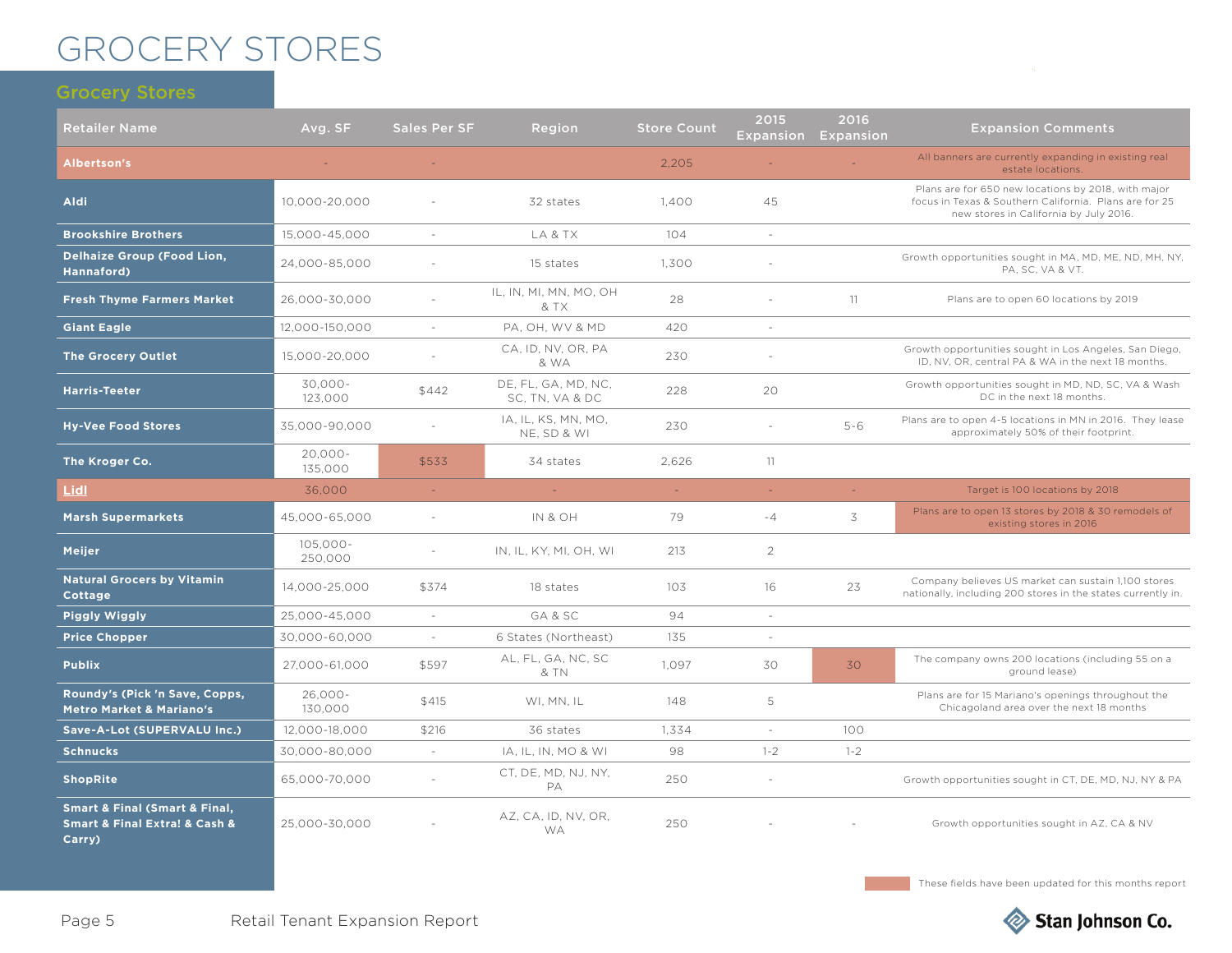## GROCERY STORES (CONT'D)

| <b>Retailer Name</b>          | Avg. SF                  | Sales Per SF             | Region                     | <b>Store Count</b> | 2015<br><b>Expansion</b> | 2016<br><b>Expansion</b> | <b>Expansion Comments</b>                                                                         |
|-------------------------------|--------------------------|--------------------------|----------------------------|--------------------|--------------------------|--------------------------|---------------------------------------------------------------------------------------------------|
| <b>Stater Bros Markets</b>    | 44,000                   |                          | Southern CA                | 167                | $\sim$                   |                          |                                                                                                   |
| <b>Stop &amp; Shop</b>        | 35,000-70,000            |                          | CT, MA, NH, NJ, NY<br>& RI | 400                | $\sim$                   |                          |                                                                                                   |
| <b>Sprouts Farmers Market</b> | 24,000-30,000            | \$565                    | 13 states                  | 222                | 27                       | 29                       | Company believes it can support 1,200 stores in the next<br>15 years.                             |
| <b>The Fresh Market</b>       | 18,000-22,000            | \$490                    | 27 states                  | 176                | 19                       |                          |                                                                                                   |
| <b>Tops Markets</b>           | 30,000-70,000            |                          | 3 states                   | 155                | $\sim$                   |                          |                                                                                                   |
| <b>Trader Joe's</b>           | 11.000-14.000            | $\overline{\phantom{0}}$ | 40 states                  | 410                | 38                       |                          |                                                                                                   |
| Wegmans                       | 80.000-<br>120,000       |                          | MA, MD, NJ, NY, PA<br>& VA | 87                 |                          |                          | Plans call to open 4 stores in MA, MD. NJ, NH, PA or VA<br>in the coming 18 months                |
| <b>Weis Markets</b>           | 55,000-65,000            | \$339                    | MD, NJ, NY, PA, WV         | 165                | 12                       |                          | Growth opportunities sought in existing markets & in DE                                           |
| <b>Whole Foods</b>            | 25,000-50,000            | \$926                    | 39 states                  | 436                | $38 - 42$                | 30                       | Target is for up to 1,200 stores in the US in the long-<br>term. Growth opportunities in CO & UT. |
| <b>Winco Foods</b>            | $\overline{\phantom{a}}$ | $\overline{\phantom{0}}$ | 8 states                   | 102                | $\sim$                   |                          |                                                                                                   |
| <b>Winn-Dixie</b>             | 46,800                   | \$301                    | Southeast                  | 485                | $\sim$                   |                          | Plans are to remodel over 50 locations in 2016.                                                   |

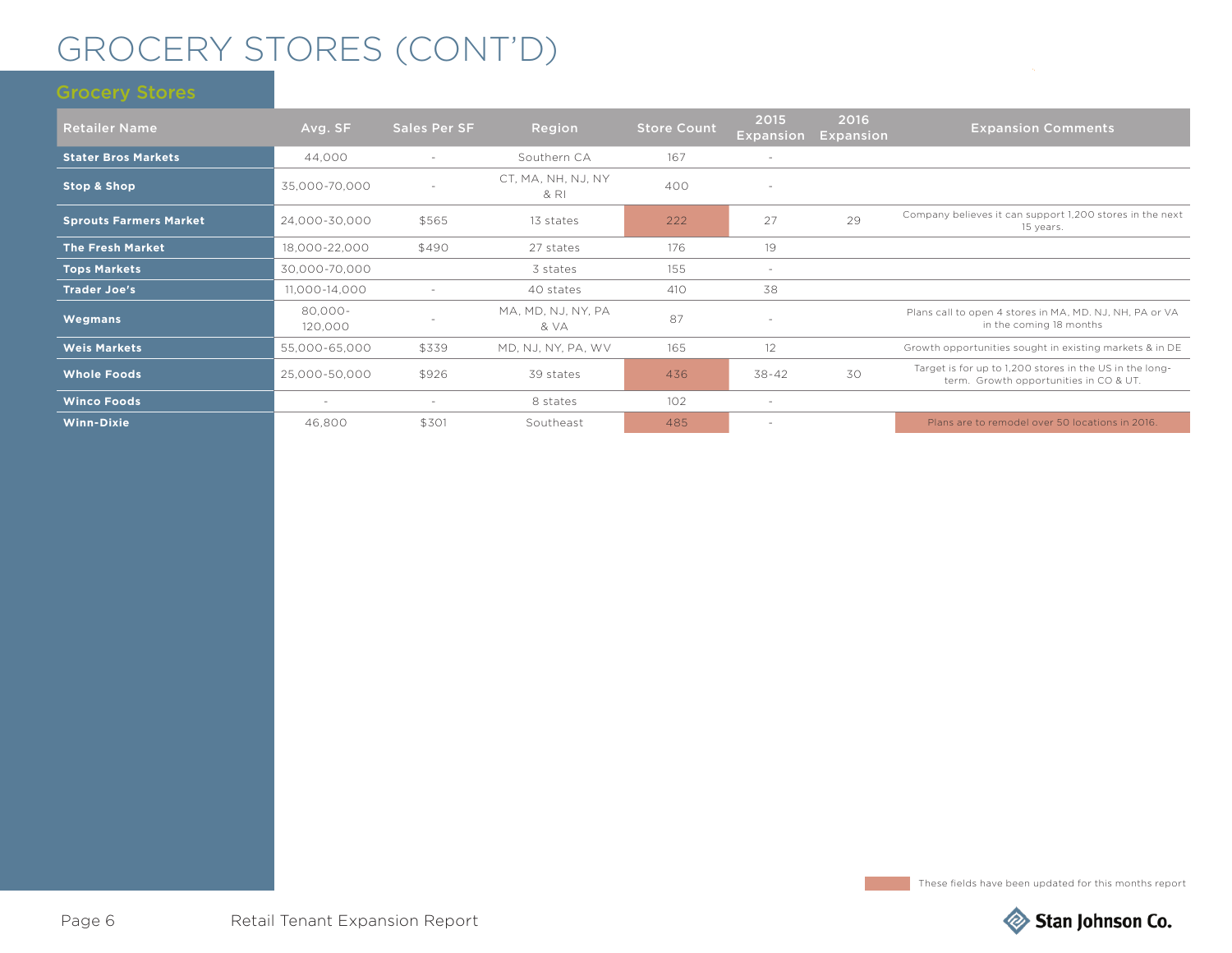## FITNESS/HEALTH & CHILDCARE

| <b>Retailer Name</b>      | Avg. SF            | <b>Sales Per SF</b>      | Region     | <b>Store Count</b> | 2015<br>Expansion        | 2016<br>Expansion | <b>Expansion Comments</b>                                                                                                                                          |
|---------------------------|--------------------|--------------------------|------------|--------------------|--------------------------|-------------------|--------------------------------------------------------------------------------------------------------------------------------------------------------------------|
| <b>24 Hour Fitness</b>    | 15.000-45.000      | $\overline{\phantom{a}}$ | Nationwide | 420                | $\overline{\phantom{a}}$ |                   | Focus is in CA, CO, MD, NY, OR, VA, WA & DC                                                                                                                        |
| <b>Aspen Dental</b>       | 3.500-3.600        |                          | 33 states  | 530                | 60                       | 65                | Projected to have 675 locations by 2017                                                                                                                            |
| <b>Gold's Gym</b>         | 8.000-45.000       |                          | Nationwide | 675                | $\sim$                   |                   | 200-300 new openings in next 3 years in US and abroad                                                                                                              |
| <b>LA Fitness</b>         | 25,000-60,000      | $\overline{\phantom{a}}$ | 32 states  | 630                | 25                       |                   | Targeting NY, GA, KY, NE, NC, OH, PA, TN, CT, RI                                                                                                                   |
| <b>Lifetime Fitness</b>   | 70.000-<br>143,000 | $\overline{\phantom{a}}$ | 24 states  | 11O                | $\overline{\phantom{a}}$ |                   |                                                                                                                                                                    |
| <b>Planet Fitness</b>     | 15,000-40,000      | $\overline{\phantom{a}}$ | 47 states  | 1.040              | $\overline{\phantom{a}}$ |                   | 95% of locations are franchised. The company believes<br>they can sustain more than 4,000 stores in the US and<br>has plans to open 500 stores in the next 3 years |
| <b>The Vitamin Shoppe</b> | 2.500-4.000        | \$472                    | 45 states  | 717                | 60                       |                   | Believes the US can support up to 900 locations.                                                                                                                   |

### **Childcare**

| <b>Retailer Name</b>                 | Avg. SF       | Sales Per SF             | Region     | <b>Store Count</b> | 2015                     | 2016<br><b>Expansion Expansion</b> | <b>Expansion Comments</b>                                                                                                |
|--------------------------------------|---------------|--------------------------|------------|--------------------|--------------------------|------------------------------------|--------------------------------------------------------------------------------------------------------------------------|
| <b>Children's Learning Adventure</b> | N/A           |                          | 12 states  | 52                 | $\sim$                   | $\sim$                             |                                                                                                                          |
| Crème de la Crème                    | 15.000-21.000 | $\sim$                   | 8 states   | 25                 | $\overline{\phantom{a}}$ | $\sim$                             |                                                                                                                          |
| <b>Goddard School</b>                | 8,000-10,000  | $\sim$                   | Nationwide | 431                | $\overline{\phantom{a}}$ |                                    |                                                                                                                          |
| Kiddie Academy (                     | 7.000-9.000   |                          | 23 states  | 130                | $15 - 20$                | $25 - 30$                          | Plans are to expand to approximately 230 locations,<br>including 94 new franchised locations over the next few<br>years. |
| <b>The Learning Experience</b>       | 10.000        |                          | 18 states  | 150                | <b>.</b>                 |                                    |                                                                                                                          |
| <b>Primrose Schools</b>              | 12.500        | $\overline{\phantom{0}}$ | 25 states  | 313                | 19                       |                                    |                                                                                                                          |



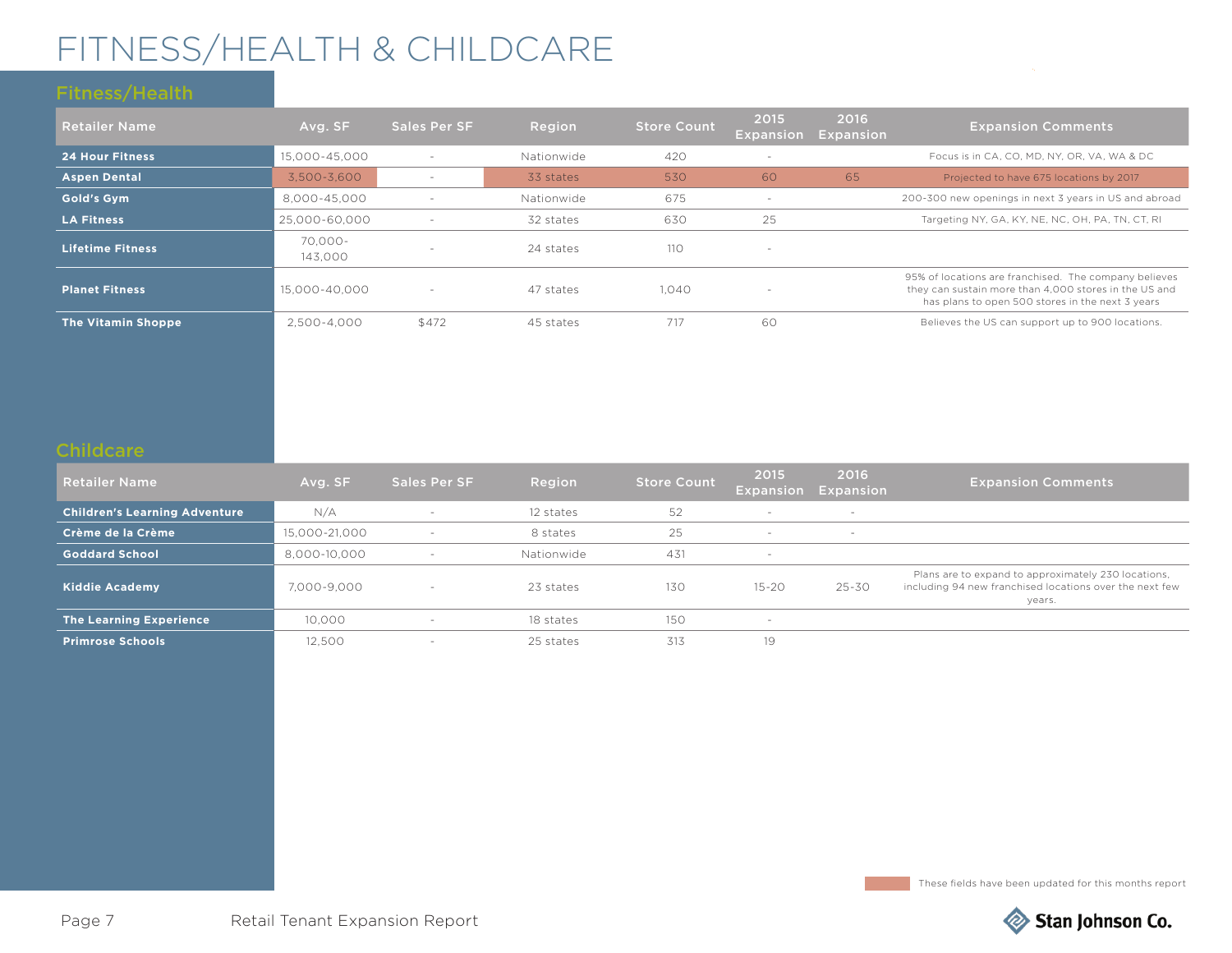## DRUGSTORES & HOME IMPROVEMENT STORES

### **Drugstores**

| <b>Retailer Name</b> | Avg. SF       | <b>Sales Per SF</b> | Region    | <b>Store Count</b> | 2015<br>Expansion | 2016<br>Expansion | <b>Expansion Comments</b>                                                                                                                           |
|----------------------|---------------|---------------------|-----------|--------------------|-------------------|-------------------|-----------------------------------------------------------------------------------------------------------------------------------------------------|
| <b>CVS Pharmacy</b>  | 12,900-14,600 | \$884               | 43 states | 7.822              | 155-235           |                   | Expanding into AR, UT & WA. CVS Owns approximately<br>5% of their footprint.                                                                        |
| <b>Rite Aid</b>      | 10.559-14.608 | \$461               | 31 states | 4.570              |                   | 40                | 62% are freestanding locations, and they lease 95%<br>of their footprint. Five year plan (beg in 2014) was to<br>relocate/open/renew 500 locations. |
| <b>Walgreens</b>     | 8.000-15.000  | \$917               | 50 states | 8.173              | $-200$            |                   | Walgreens leases 80% of total retail stores                                                                                                         |

### Home Improvement

| <b>Retailer Name</b>                | Avg. SF                | <b>Sales Per SF</b>      | Region      | <b>Store Count</b> | 2015<br><b>Expansion</b> | 2016<br>Expansion | <b>Expansion Comments</b>                                                                                                 |
|-------------------------------------|------------------------|--------------------------|-------------|--------------------|--------------------------|-------------------|---------------------------------------------------------------------------------------------------------------------------|
| <b>Ace Hardware</b>                 | 6,000-25,000           | $\sim$                   | Nationwide  | 4,850              | $\sim$                   |                   |                                                                                                                           |
| <b>Busy Beaver Building Centers</b> | 7.500-30.000           | $\overline{\phantom{a}}$ | PA. OH & WV | 17                 | $\sim$                   | $3 - 5$           | Focus is on densely populated areas, B & C markets with<br>no big box competitors                                         |
| <b>Harbor Freight Tools</b>         | 12,000-15,000          | $\sim$                   | 47 states   | 600                | $\sim$                   |                   | Plans are for 50 openings over the next 18 months<br>throughout upstate NY                                                |
| <b>Hobby Lobby</b>                  | 55,000-60,000          | $\sim$                   | 47 states   | 667                | $\sim$                   |                   | Growing locations in NJ & entering VT & OR                                                                                |
| <b>Home Depot</b>                   | $100,000 -$<br>120,000 | \$337                    | Nationwide  | 2.269              |                          | $\circ$           | Focusing on e-commerce                                                                                                    |
| At Home                             | 85,000-<br>140,000     | $\overline{\phantom{a}}$ | Nationwide  | 94                 | $\sim$                   | 20                |                                                                                                                           |
| <b>Kirkland's</b>                   | 7.000-10.000           | \$166                    | 35 states   | 344                | $25 - 30$                | $35 - 40$         |                                                                                                                           |
| Lowe's                              | 94.000-<br>132,000     | \$280                    | Nationwide  | 1.840              | 9                        | $15 - 20$         | Lowe's owns 86% of their properties                                                                                       |
| <b>Menards</b>                      | $100.000 -$<br>250,000 |                          | 14 states   | 285                |                          |                   |                                                                                                                           |
| <b>Northern Tool</b>                | 15.000-20.000          | $\sim$                   | 20 states   | 90                 | $\sim$                   |                   |                                                                                                                           |
| <b>Orscheln Farm &amp; House</b>    | 25,000-50,000          | $\overline{\phantom{a}}$ | 9 states    | 160                | $\sim$                   |                   |                                                                                                                           |
| <b>Sherwin Williams</b>             | 3,500-6,000            |                          | Nationwide  | 4.494              |                          |                   | Targeted growth areas: Chicago, Detroit, Minneapolis,<br>Portland, Seattle, Wash DC                                       |
| The Tile Shop                       | 15,000-30,000          | $\sim$                   | 31 states   | 112                | $7 - 8$                  | $10 - 12$         |                                                                                                                           |
| <b>Tuesday Morning</b>              | 7.000                  | \$107                    | 41 states   | 769                | $\sim$                   | $-10$             |                                                                                                                           |
| <b>Tractor Supply</b>               | 12,500-27,000          | \$258                    | 49 states   | 1.488              | 114                      |                   | Has identified more than 800 additional potential<br>markets going forward. Company leases 93% of existing<br>store base. |

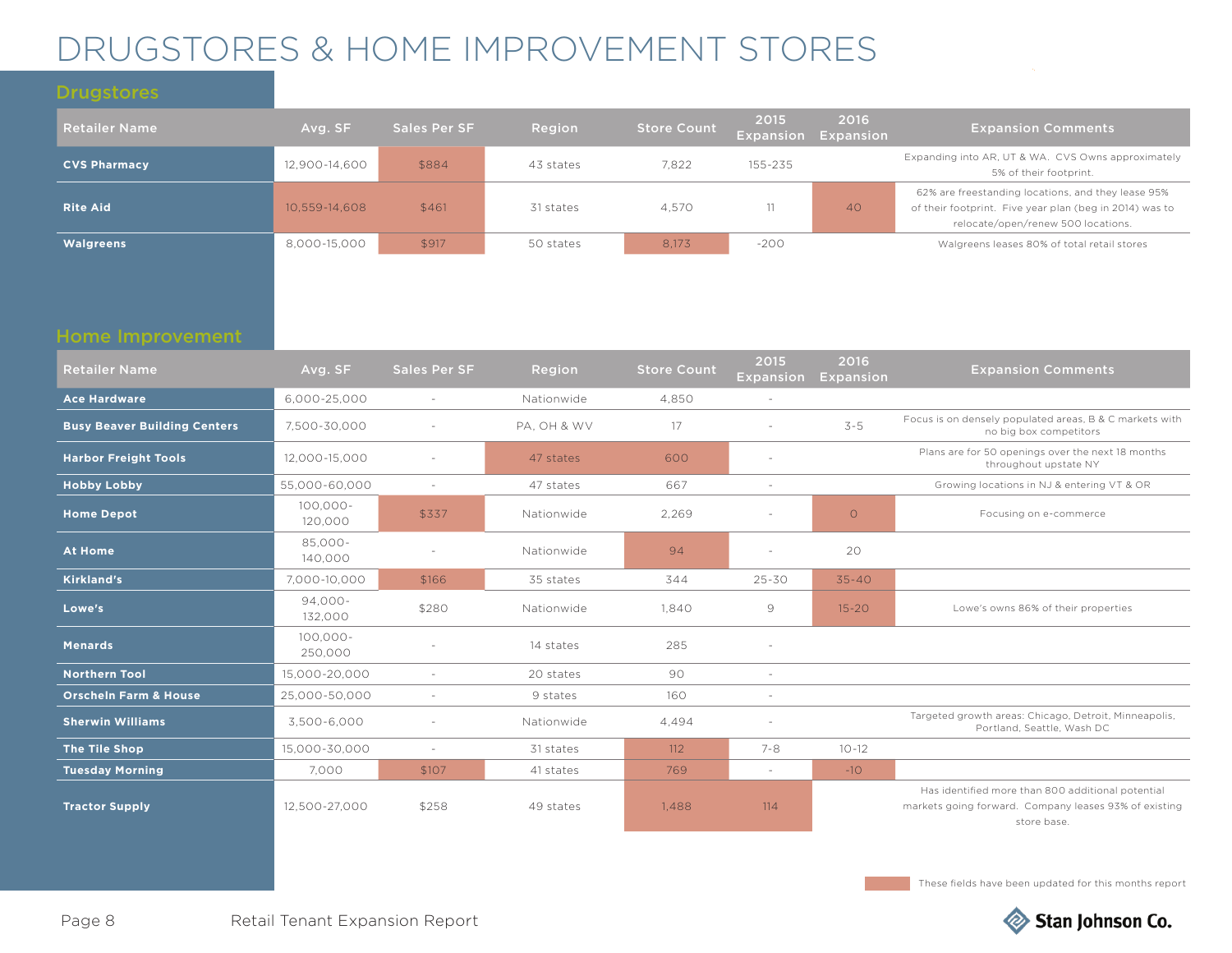## INDUSTRIAL & MEDICAL & OFFICE SUPPLY & PET STORES

| <b>Retailer Name</b>     | Avg. SF | Sales Per SF | Region     | <b>Store Count</b> |                          | 2015 2016<br>Expansion Expansion | <b>Expansion Comments</b> |
|--------------------------|---------|--------------|------------|--------------------|--------------------------|----------------------------------|---------------------------|
| <b>FedEx Corporation</b> | $\sim$  |              | Nationwide | $\sim$             | $\sim$                   |                                  |                           |
| <b>FedEx Ground</b>      |         |              | Nationwide | $\sim$             | $\overline{\phantom{0}}$ |                                  |                           |
|                          |         |              |            |                    |                          |                                  |                           |
|                          |         |              |            |                    |                          |                                  |                           |

| <b>Retailer Name</b>          | Avg. SF     | Sales Per SF | Region     | <b>Store Count</b> | 2015 | 2016<br><b>Expansion Expansion</b> | <b>Expansion Comments</b>                |
|-------------------------------|-------------|--------------|------------|--------------------|------|------------------------------------|------------------------------------------|
| DaVita Dialysis               |             |              | Nationwide | 1.991              |      |                                    |                                          |
| <b>Fresenius Medical Care</b> |             |              | Nationwide | 2.100              |      |                                    |                                          |
| <b>Heartland Dental</b>       | 2,400-3,200 |              | 26 states  | 600                |      |                                    | Most in Great Lakes and Southern Regions |

### Office Supply

| <b>Retailer Name</b> | Avg. SF      | <b>Sales Per SF</b> | Region     | Store Count | 2015<br><b>Expansion Expansion</b> | 2016 | <b>Expansion Comments</b>           |
|----------------------|--------------|---------------------|------------|-------------|------------------------------------|------|-------------------------------------|
| <b>Office Depot</b>  | 4,000-18,000 | \$406               | Nationwide | .891        | -135                               |      | Plans are to close up to 400 stores |
| <b>Staples</b>       | 3,600-20,000 | \$589               | Nationwide | .679        | -55                                |      |                                     |

| <b>Retailer Name</b>     | Avg. SF      | Sales Per SF | Region     | <b>Store Count</b> | 2015 | 2016<br>Expansion Expansion | <b>Expansion Comments</b>                                                                       |
|--------------------------|--------------|--------------|------------|--------------------|------|-----------------------------|-------------------------------------------------------------------------------------------------|
| <b>PETCO</b>             | 4,500-13,500 |              | Nationwide | ,409               |      |                             | Growth opportunities in MD, VA & Wash DC over the<br>next 18 months                             |
| <b>PetSmart</b>          | 6,000-27,500 | \$243        | Nationwide | 1.404              |      |                             | Acquired by private equity firm BC Partners which<br>transitioned company to a private company. |
| <b>Pet Supplies Plus</b> | 5,000-15,000 |              | 25 states  | 300                |      | 25                          | Plans are to open 200 stores over the next 5 years                                              |

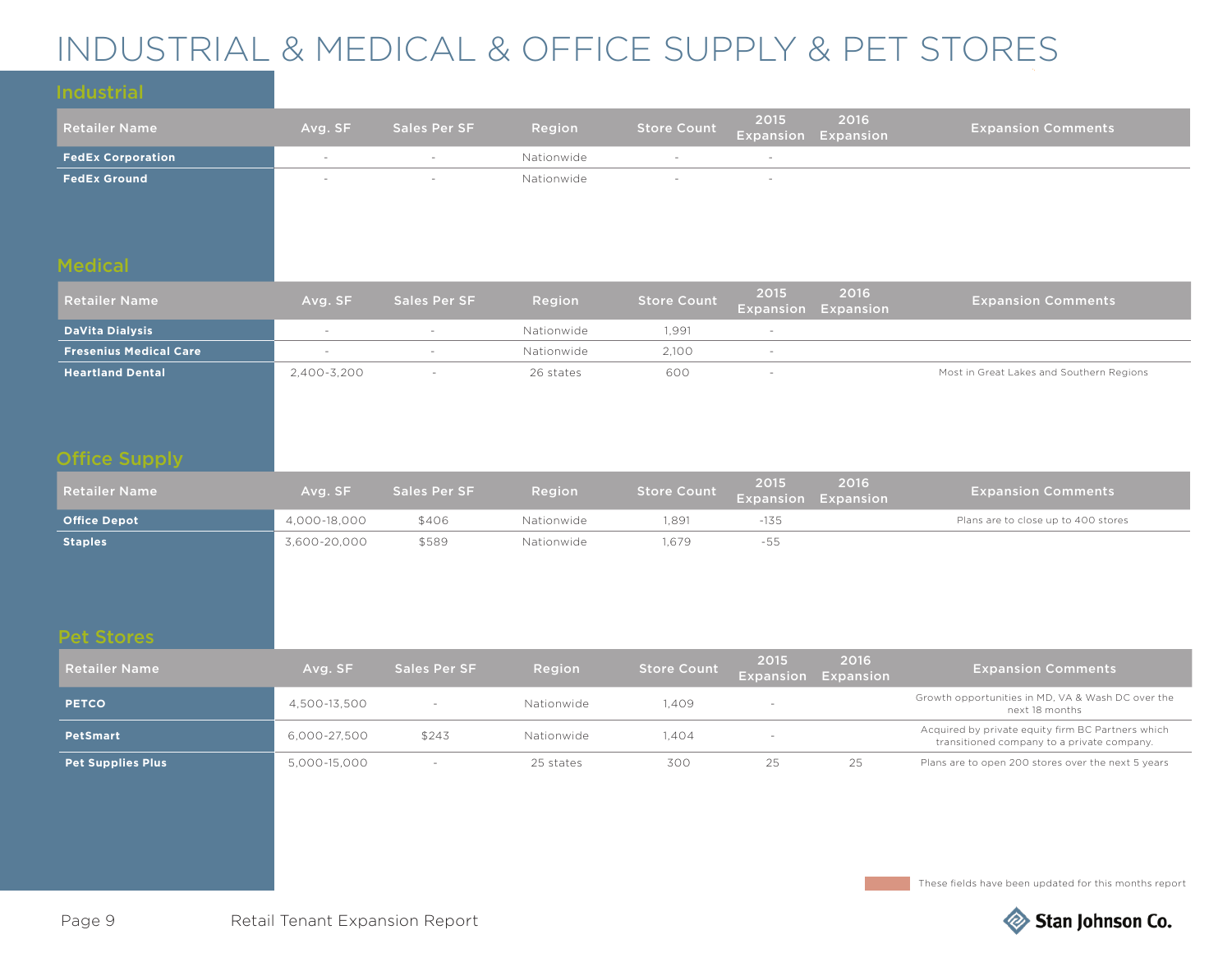## APPAREL STORES & SPORTING GOOD STORES

### Apparel Stores

| <b>Retailer Name</b>           | Avg. SF       | Sales Per SF | Region     | <b>Store Count</b> | 2015<br><b>Expansion</b> | 2016<br><b>Expansion</b> | <b>Expansion Comments</b>                                                                                                                                         |
|--------------------------------|---------------|--------------|------------|--------------------|--------------------------|--------------------------|-------------------------------------------------------------------------------------------------------------------------------------------------------------------|
| <b>Burlington Coat Factory</b> | 40,000-50,000 | \$115        | 45 states  | 546                | 25                       | 25                       | Concepts include: Burlington Coat Factory, Baby Depot,<br>Cohoes and MJM. Target is over 1,000 locations.                                                         |
| <b>Charming Charlie</b>        |               |              | 36 states  | 210                | $\sim$                   |                          |                                                                                                                                                                   |
| <b>DSW</b>                     | 17.000-20.000 | \$254        | 42 States  | 431                | 35                       | 35                       | Growth opportunities in AL, AR, FL, MS, TN over the next<br>18 months. The tenant believes they have the potential to<br>operate between 500-550 stores           |
| <b>Five Below</b>              | 7.500         | \$229        | 18 states  | 244                | $\sim$                   |                          |                                                                                                                                                                   |
| <b>Gordman's Stores</b>        | 45.000-70.000 | \$118        | 22 states  | 97                 |                          | 5                        | Expansion targeted for Texas, Michigan, Indiana, North<br>Dakota, Milwaukee & Des Moines                                                                          |
| Kohl's                         | 35.000-55.000 | \$189        | 49 states  | 1.164              | 4                        | $8 - 10$                 | The company owns 35% of its locations. There are 297<br>freestanding locations. Testing smaller formats (35,000)<br>SF) in more rural areas.                      |
| Marshall's                     | 25.000-31.000 | \$394        | 42 States  | 975                | $\sim$                   |                          | Growth opportunities in NY in the next 18 months.                                                                                                                 |
| <b>Nordstrom Rack</b>          | 25.000-35.000 | \$407        | 29 states  | 188                | 26                       | $20 - 25$                | Long term goal is 300 locations by 2020. Target sites<br>are inline power centers locations.                                                                      |
| <b>Ross Dress for Less</b>     | 22,000-30,000 | \$363        | 34 states  | 1,424              | 90                       |                          | Long term objectives are 2,000 Ross stores and 500<br>dd's Discount stores.                                                                                       |
| T.J. Maxx                      | 20,000-50,000 | \$367        | Nationwide | 1,119              | $\sim$                   | 80                       |                                                                                                                                                                   |
| <b>Shoe Carnival</b>           | 4.000-30.000  | \$213        | 34 states  | 406                | 6                        | $18 - 22$                | Long term goal is to have 750 stores nationally. 2016<br>focus is expanding it's smaller 4,000-5,000 SF<br>prototype in smaller markets. No free-standing concept |

### Sporting Good

| <b>Retailer Name</b>             | Avg. SF               | Sales Per SF | Region                    | <b>Store Count</b> | 2015<br><b>Expansion</b> | 2016<br>Expansion | <b>Expansion Comments</b>                                                                                                                                  |
|----------------------------------|-----------------------|--------------|---------------------------|--------------------|--------------------------|-------------------|------------------------------------------------------------------------------------------------------------------------------------------------------------|
| <b>Academy Sports + Outdoors</b> | 50.000-80.000         | $\sim$       | 13 states                 | 200                | $\sim$                   |                   |                                                                                                                                                            |
| <b>Bass Pro Shops</b>            | 35.000-<br>300,000    |              | Nationwide                | 90                 |                          |                   |                                                                                                                                                            |
| <b>Big 5 Sporting Goods</b>      | 8,000-20,000          | \$203        | 13 states (Western<br>US) | 439                | 10                       | 10 <sup>°</sup>   |                                                                                                                                                            |
| Cabela's                         | $40.000 -$<br>125,000 | \$347        | Nationwide                | 67                 | 13                       | 11                | Plans are to open 17 stores during 2016 & 2017. Ultimate<br>buildout will be 225 stores in the US & Canada.                                                |
| <b>Camping World</b>             | 10,000-64,000         | $\sim$       | Nationwide                | 93                 | $\sim$                   |                   |                                                                                                                                                            |
| <b>Dick's Sporting Goods</b>     | 50,000-75,000         | \$181        | 44 states                 | 694                | 44                       | 45                | Long-term plans are to operate 735-750 stores<br>throughout the US by the end of 2017, thus 300 new<br>locations (60 per year) in the coming several years |
| <b>Gander Mountain</b>           | 40,000-60,000         | $\sim$       | 25 states                 | 156                | $\sim$                   |                   |                                                                                                                                                            |
| <b>Hibbett Sports</b>            | 5,000                 | \$162        | 32 states                 | 1,025              | $\sim$                   | 70                | Smaller markets, inline space & enclosed malls                                                                                                             |
| <b>The Sports Authority</b>      | 9,000-50,000          |              | 45 states                 | 450                | $-25$                    | $-200$            | 2/5/15 - Planning to file Chapter 11 Bankruptcy; could<br>close over 200 locations as part of the re-structuring.                                          |
| <b>Sportsman's Warehouse</b>     | 30,000-50,000         |              | Nationwide                | 50                 | $\overline{\phantom{0}}$ |                   |                                                                                                                                                            |
| <b>West Marine</b>               | 6,000-25,000          |              | Nationwide                | 275                |                          |                   |                                                                                                                                                            |

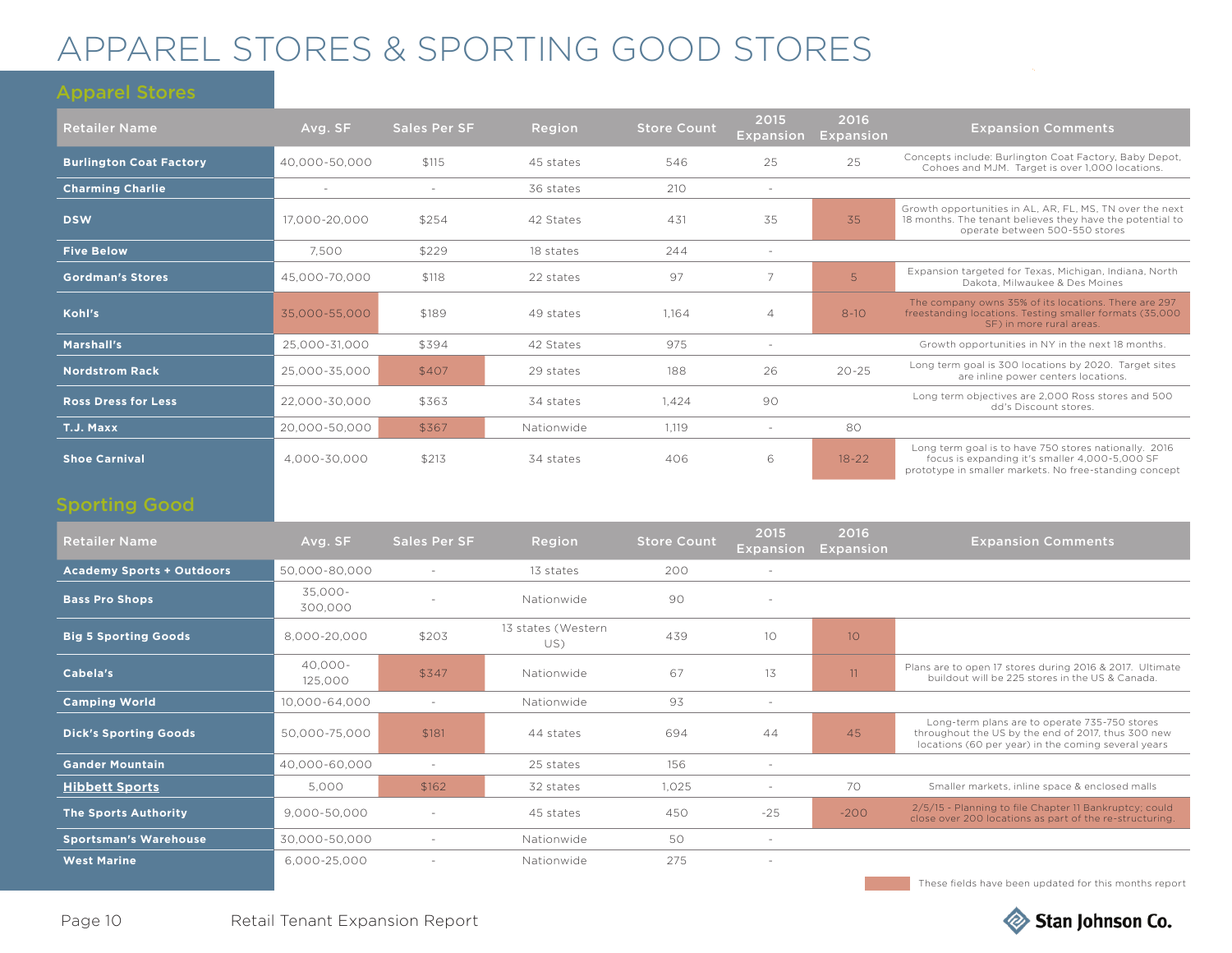## OTHER

**Other** 

| <b>Retailer Name</b>               | Avg. SF       | <b>Sales Per SF</b> | Region                         | <b>Store Count</b> | 2015<br><b>Expansion</b> | 2016<br>Expansion | <b>Expansion Comments</b>                                                                                                                             |
|------------------------------------|---------------|---------------------|--------------------------------|--------------------|--------------------------|-------------------|-------------------------------------------------------------------------------------------------------------------------------------------------------|
| <b>Ashley Furniture</b>            | 25,000-35,000 | $\sim$              | 50 states                      | 500                | 30                       |                   |                                                                                                                                                       |
| AT&T                               | 600-3,200     | $\sim$              | Nationwide                     | 2,500              | $\sim$                   |                   |                                                                                                                                                       |
| <b>Barnes &amp; Noble</b>          | 28,000        | \$246               | Nationwide                     | 648                | $\sim$                   | $-15$             |                                                                                                                                                       |
| <b>Bed Bath &amp; Beyond, Inc.</b> | 20,000-75,000 | \$265               | Nationwide                     | 1,513              | 22                       | 30                | Long term goal is to hit 1,300 stores nationwide. Plans<br>are for 140 stores over the next 24 months.                                                |
| <b>Books-A-Million</b>             | 5,000-10,000  | $\sim$              |                                | $\sim$             | $\sim$                   |                   | Sites need to be outside of 10 miles from nearest Barnes<br>& Noble                                                                                   |
| Conn's                             | 35,000-50,000 |                     | 100<br>12 states               |                    | $15 - 18$                |                   | Plans are to grow footprint to "several hundred" stores<br>over the next 5 years. Growth plans are in existing<br>markets in addition to AL. GA & VA. |
| <b>The Container Store</b>         | 20,000-25,000 | $\sim$              | 23 states                      | 75                 | $\sim$                   |                   |                                                                                                                                                       |
| <b>GoldMax</b>                     | $\sim$        | $\sim$              | Chicago                        | 80                 | $\sim$                   |                   |                                                                                                                                                       |
| Haverty's                          | 35,000        | $\sim$              | 23 states                      | 123                | 3                        |                   |                                                                                                                                                       |
| <b>HomeGoods</b>                   | 25,000-30,000 | $\sim$              | Nationwide                     | 522                | $\omega$                 | $\omega$          | Subisidary of The TJX Companies                                                                                                                       |
| <b>Jared Jewelry</b>               | 4,500-6,500   | \$745               | 39 states                      | 253                | $\sim$                   | $60 - 65$         | Growth plans in New England                                                                                                                           |
| <b>JoAnn Fabrics &amp; Crafts</b>  | 15,000-22,000 | $\sim$              | 49 states                      | 851                | 18                       | 12                | Likely expansion in 2017 is 10-15 locations                                                                                                           |
| La-Z-Boy                           | 10,000-21,000 | \$167               | Nationwide                     | 326                | $30 - 35$                | 22                |                                                                                                                                                       |
| <b>Mardel</b>                      | 18,000-22,000 | $\sim$              | AR, CO, KS, LA, MO,<br>OK & TX | 35                 | $\sim$                   |                   |                                                                                                                                                       |
| <b>Mattress Firm</b>               | 3,200-4,200   | \$181               | 40 states                      | 2,300              | 220-240                  |                   |                                                                                                                                                       |
| Michael's                          | 12,000-25,000 | \$219               | 49 states                      | 1.196              | 47                       | 50                | Plans to grow in AZ, DE, NJ & PA                                                                                                                      |
| <b>Party City</b>                  |               | $\sim$              |                                | 906                |                          |                   | 704 company operated & 204 franchisee operates stores                                                                                                 |
| Pier 1 Imports                     | 8,000-10,000  | \$198               | Nationwide                     | 1,065              | $-33$                    | -33               | Plans are to close 100 stores over the next 3 years.                                                                                                  |
| <b>Slumberland Furniture</b>       | 25,000-40,000 | $\sim$              | 12 states                      | 125                | $\sim$                   |                   | Growth opportunities in AR, IA, IL, IN, KS, KY, MO, MT,<br>ND, NE, TN, WI, WY                                                                         |
| <b>Ulta Beauty</b>                 | 5,000-12,000  | \$378               | 48 states                      | 817                | 100                      | 100               | Target is 1,200 store locations across US (100 annually<br>for the next 5 years)                                                                      |
| <b>U.S. Cellular</b>               | 1,200-4,000   |                     | Nationwide                     | 1,200              |                          |                   | Plans are for 35-45 openings in IA, Chicago, Peoria,<br>Rockford & Springfield (IL), Northwestern IN, Appleton,<br>Greenbay, Madison & Milwaukee (WI) |
| <b>Verizon Wireless</b>            | 2,500-5,000   |                     |                                | 2,000              |                          |                   |                                                                                                                                                       |

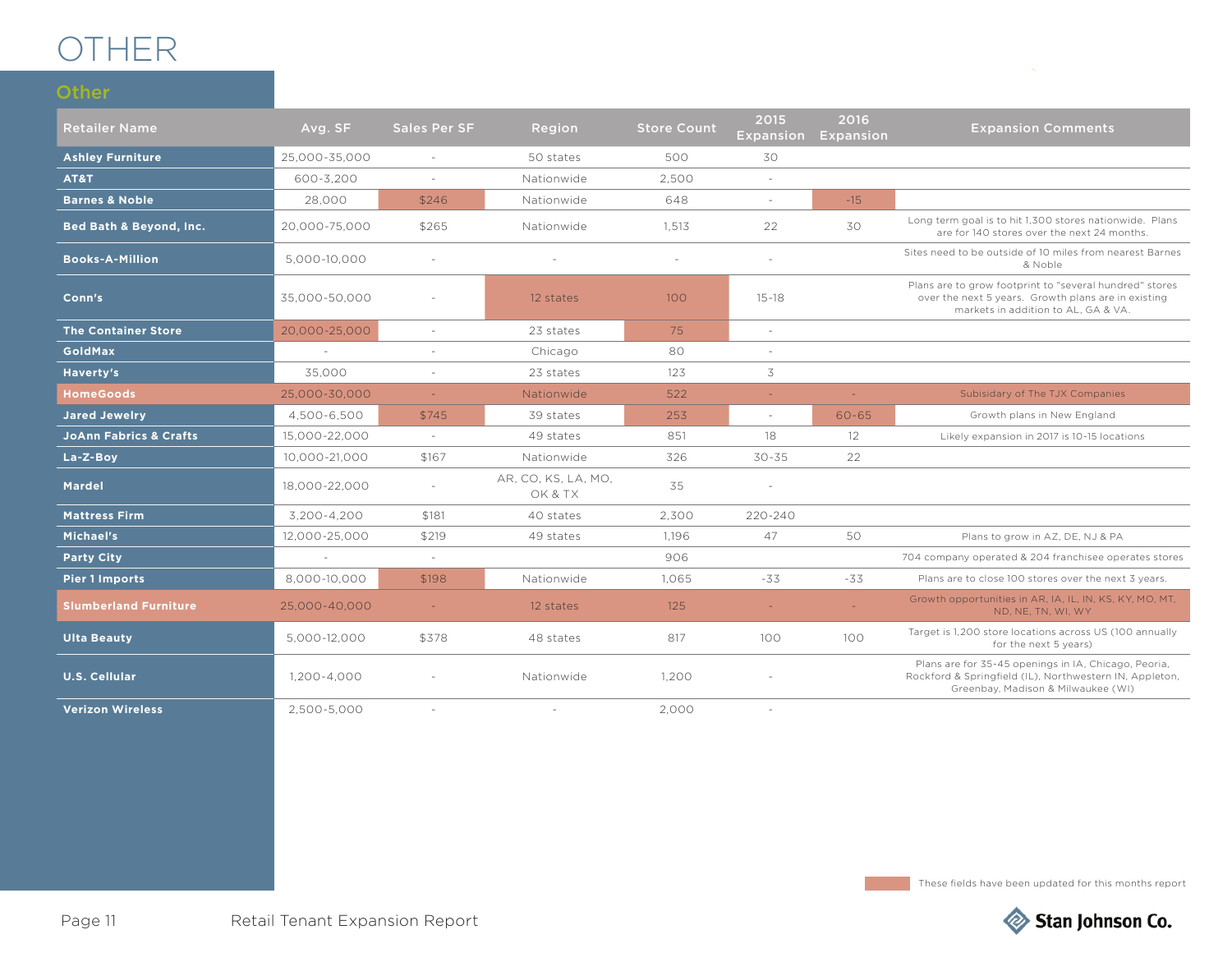## QUICK SERVICE RESTAURANTS

| <b>Retailer Name</b>          | Avg. SF     | <b>Sales Per SF</b>      | Region             | <b>Store Count</b> | 2015<br><b>Expansion</b> | 2016<br>Expansion | <b>Expansion Comments</b>                                                                                                           |
|-------------------------------|-------------|--------------------------|--------------------|--------------------|--------------------------|-------------------|-------------------------------------------------------------------------------------------------------------------------------------|
| Arby's                        | 1.800-2.100 |                          | Nationwide         | 3.440              | 60                       |                   |                                                                                                                                     |
| <b>Burger King</b>            | 2,000-3,500 |                          | Nationwide         | 7.600              | 631                      |                   |                                                                                                                                     |
| <b>Captain D's</b>            | 1,800-3,250 |                          | 26 states          | 514                | 15                       | 20                | Plans are to open 20 locations in upstate SC                                                                                        |
| <b>Caribou Coffee</b>         | $\sim$      | $\overline{\phantom{a}}$ | $\sim$             | 573                | $\sim$                   |                   |                                                                                                                                     |
| Carl's Jr.                    | 2,000-3,500 | ٠                        | Nationwide         | 1.476              |                          |                   | 300 new locations in Texas over next 3 years. Growth<br>opportunities in Western US                                                 |
| <b>Checker's Drive-In</b>     | 700-3,000   | $\sim$                   | 30 states          | 811                | 6                        |                   |                                                                                                                                     |
| Chick-fil-A                   | 4,000-5,000 | $\sim$                   | 42 states          | 1,850              | $90 - 100$               |                   | Plans are to open 20 CFA's in WA & 10 CFA's in Southern<br>NV by 2020                                                               |
| <b>Chipotle Mexican Grill</b> | 2,000-2,800 | ÷,                       | Nationwide         | 1,750              | 190                      |                   | Management believes there is enough room for 4,000<br>locations in the US.                                                          |
| <b>Dairy Queen</b>            | 3.500       | $\sim$                   | Nationwide         | 6,500              | $\omega$                 |                   |                                                                                                                                     |
| <b>Del Taco</b>               | 1,500-3,500 |                          | 16 states          | 550                | 8                        | $14 - 18$         | Expansion into Chicago & Knox County (TN).                                                                                          |
| <b>Dunkin' Donuts</b>         | 1,200-2,200 | $\sim$                   | Worldwide          | 11,400             | 349                      |                   |                                                                                                                                     |
| <b>Dutch Bros. Coffee</b>     |             |                          | 7 states           | 200                | $\sim$                   |                   | Plans are to expand in Northern Colorado                                                                                            |
| <b>In-N-Out Burger</b>        | 3,000-4,500 | ÷.                       | AZ, CA, NV, TX, UT | 300                | $\sim$                   |                   | Actively expanding in DFW, possible expansion to other<br>TX cities/ surrounding states                                             |
| Hardee's                      | 2,000-3,500 | $\overline{\phantom{a}}$ | Midwest/Southeast  | 2,072              | $\omega$                 |                   |                                                                                                                                     |
| Jack-in-the-Box               | 1,850-3,500 | $\sim$                   | 21 states          | 2.252              | $15 - 20$                |                   | Growth opportunities in CA, OH & TX in the next 18<br>months                                                                        |
| <b>Krispy Kreme</b>           | 3.000       |                          | 30 states          | 300                | $\omega$                 | 30                | Prefers free standing model. Corporate operates +/-35%<br>of the footprint.                                                         |
| <b>Krystal</b>                | 1,200-2,300 | $\sim$                   | 10 states          | 368                | $\omega$                 |                   |                                                                                                                                     |
| <b>KFC</b>                    | 2,500-3,500 | $\overline{\phantom{a}}$ | Nationwide         | 4,370              | $\omega$                 |                   |                                                                                                                                     |
| McDonald's*                   | 2,500-5,500 | ÷,                       | Nationwide         | 14,259             | $-91$                    | 500               | Owns 70% of its buildings. 2016 plans are to open 1,000<br>locations and close 500 locations.                                       |
| <b>Panda Express</b>          | 2,600-2,700 |                          | 43 states          | 1,650              | 109                      | 111               | Prefers owning real estate - +/-.75 acres                                                                                           |
| <b>Popeyes</b>                | 1,000-3,000 | $\sim$                   | Nationwide         | 2,370              | 20                       |                   |                                                                                                                                     |
| <b>Raising Cane's</b>         | 2,700-5,000 | $\sim$                   | Nationwide         | 170                | $\omega$                 |                   | Plans to open 13 restaurants in the Tri-State area of OH<br>by 2019.                                                                |
| <b>Starbucks</b>              | 500-1,850   |                          | Nationwide         | 11,000             | 600                      | 700               | Over the next 5 years, Starbucks is planning 3,500 net<br>new stores in the "Americas"                                              |
| Schlotzsky's                  | 2,800-3,500 | $\sim$                   | Nationwide         | 350                | $\sim$                   |                   | Growth opportunities in AZ, GA, LA, OK, TX & WA                                                                                     |
| <b>Sonic Drive-In</b>         | 1,200-2,500 |                          | 45 states          | 3,550              | $20 - 25$                | 75                | Plans are to open 1,000 restaurants over the next 10<br>years. Plans also include opening 60-75 locations<br>throughout Central IN. |
| <b>Subway</b>                 | 300-3,000   | ÷,                       | Nationwide         | 35,817             | $\sim$                   |                   |                                                                                                                                     |
| <b>Taco Bell</b>              | 1,500-3,000 |                          | Nationwide         | 6,000              | $\sim$                   |                   |                                                                                                                                     |

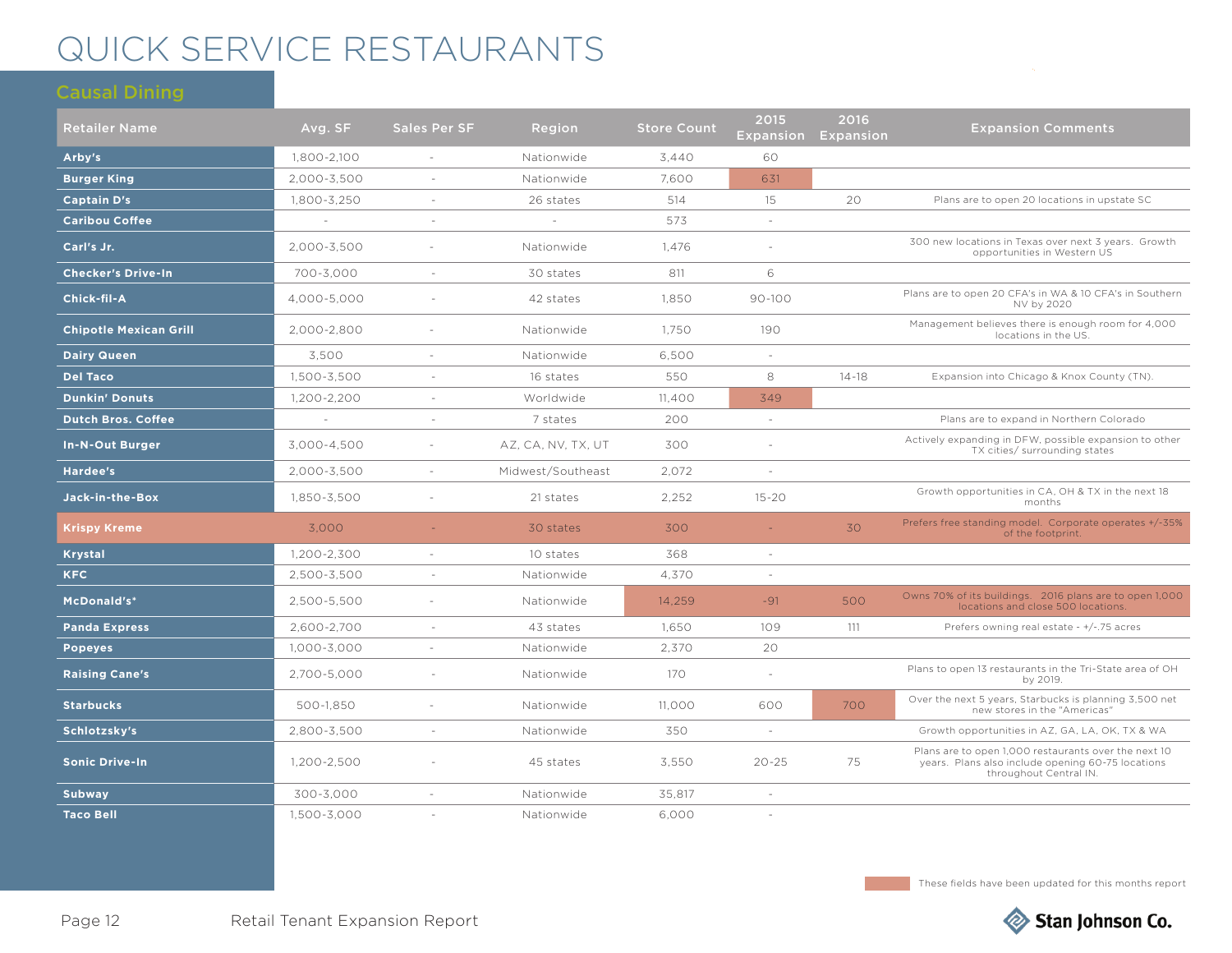## QUICK SERVICE RESTAURANTS (CONT'D)

| <b>Retailer Name</b>              | Avg. SF     | <b>Sales Per SF</b>      | Region                   | <b>Store Count</b> | 2015<br><b>Expansion</b> | 2016<br>Expansion | <b>Expansion Comments</b>                                         |
|-----------------------------------|-------------|--------------------------|--------------------------|--------------------|--------------------------|-------------------|-------------------------------------------------------------------|
| <b>Tim Hortons</b>                | 1,500-2,000 | $\overline{\phantom{a}}$ | Midwest & Northeast      | 805                | 155                      |                   | Expansion in MI, OH, PA, NY, ME                                   |
| <b>Uncle Maddio's Pizza Joint</b> | 2.400-3.200 | $\overline{\phantom{a}}$ | Southeast Primarily      | 34                 | 26                       |                   | Free-standing, end-cap preferred; In-line within dense<br>markets |
| Wendy's                           | 3,000-6,000 | $\overline{\phantom{a}}$ | Nationwide               | 6,800              | 80                       |                   | Growth opportunities in SE PA                                     |
| Whataburger                       | 1.800-3.400 | $\overline{\phantom{a}}$ | Southwest &<br>Southeast | 755                |                          |                   | Growth opportunities in AL, AR, AZ, FL, LA, MS, NM, OK<br>& TX    |
| <b>White Castle</b>               | ,500-2,500  | $\overline{\phantom{a}}$ | 11 states                | 416                | 12                       | 12                | 12 stores annually over next three years in Midwest               |

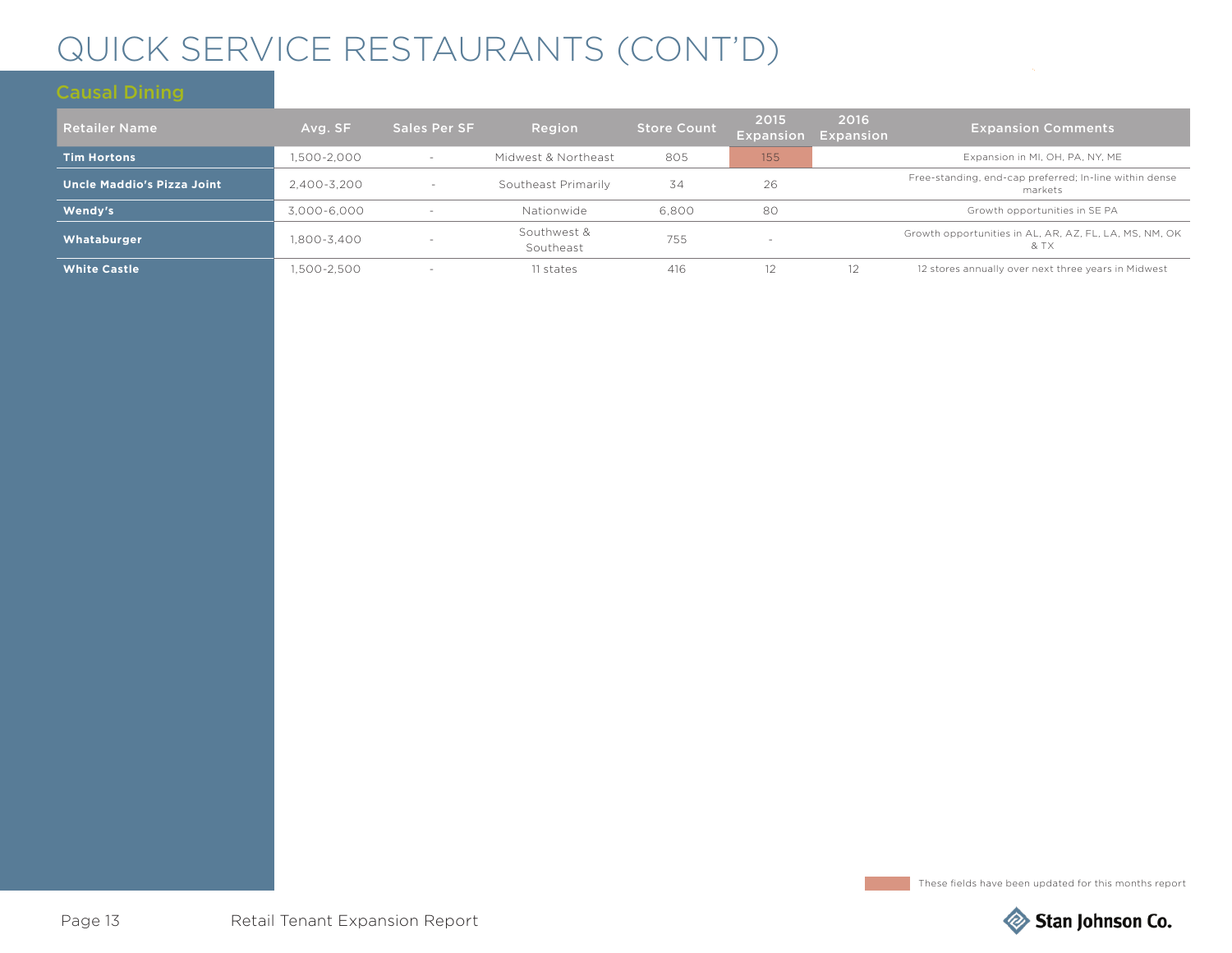## CAUSAL DINING RESTAURANTS

| <b>Retailer Name</b>                                        | Avg. SF       | <b>Sales Per SF</b> | Region              | <b>Store Count</b> | 2015     | 2016<br><b>Expansion Expansion</b> | <b>Expansion Comments</b>                                                                                                                                                                           |
|-------------------------------------------------------------|---------------|---------------------|---------------------|--------------------|----------|------------------------------------|-----------------------------------------------------------------------------------------------------------------------------------------------------------------------------------------------------|
| Applebee's*                                                 | 3.500-6.000   |                     | Nationwide          | 1.865              |          |                                    |                                                                                                                                                                                                     |
| <b>BJ's Restaurant &amp; Brewhouse</b>                      | 7,000-10,000  |                     | 21 states           | 165                | 16       |                                    | Believes it has ability to grow to as many as 425 units<br>nationwide                                                                                                                               |
| <b>Black Bear Diner</b>                                     | $\sim$        | $\omega$ .          | 8 states            | 75                 |          | 14                                 |                                                                                                                                                                                                     |
| <b>Bojangles' Famous Chicken</b>                            | 3.000-4.000   | $\sim$              | 10 states           | 640                | 60       |                                    | Plans are for buildout of 3.500 locations nationwide.<br>Currently has 90 locations in the pipeline.                                                                                                |
| <b>Bonefish Grill</b>                                       | 4,500-7,000   | $\sim$              | 34 states           | 210                | $\omega$ | $-14$                              |                                                                                                                                                                                                     |
| <b>Buffalo Wild Wings</b>                                   | 4,000-7,500   | $\sim$              | Nationwide          | 1,120              | 90       |                                    | 39% are company owned. Plans are to operate 1,700<br>locations in the US and Canada by 2019.                                                                                                        |
| <b>Carrabba's Italian Grill</b>                             | 6,000-8,000   | $\sim$              | Nationwide          | 247                | $\sim$   |                                    |                                                                                                                                                                                                     |
| <b>Cheddar's Casual Café</b>                                | 5,000-10,000  | $\sim$              | 23 states           | 145                | $\sim$   |                                    |                                                                                                                                                                                                     |
| Chili's                                                     | 6,000-8,000   | $\sim$              | Nationwide          | 1.247              | $\sim$   |                                    |                                                                                                                                                                                                     |
| <b>Chuck E. Cheese*</b>                                     | 14,000-20,000 | $\sim$              | 48 states           | 585                | $\sim$   |                                    |                                                                                                                                                                                                     |
| Chuy's                                                      | 5,500-8,000   | $\sim$              | 15 states           | 69                 | $\sim$   | $11 - 13$                          | Growth opportunities in AL, AR, FL, GA, IN, KS, KY, LA,<br>MO, NC, OK, SC, TN, TX & VA. Typical 15-20 yr leases                                                                                     |
| <b>Corner Bakery Café</b>                                   | 3.500-4.400   | $\sim$              | 21 states           | 190                | $\sim$   |                                    |                                                                                                                                                                                                     |
| Culver's                                                    |               |                     | 22 states           | 561                | 31       | 40                                 |                                                                                                                                                                                                     |
| Dave & Buster's                                             | 30,000-40,000 |                     | 30 states           | 77                 | 21       | $9 - 10$                           | Plans are to operate 200 locations nationwide.                                                                                                                                                      |
| Denny's                                                     | 3,500-4,500   |                     | Nationwide          | 1,695              | 48       | 50                                 | 163 owned and 1,527 franchised. 45% of entire fleet is<br>remodeled.                                                                                                                                |
| <b>Dickey's Barbeque Pit</b>                                | 1,800-2,500   |                     | 40 states           | 391                | $\sim$   |                                    | Plans are to open 13 locations in OH & Northern NY<br>through a franchisee                                                                                                                          |
| <b>El Pollo Loco</b>                                        | 2,200-3,000   |                     | AZ, CA, NV, TX & UT | 416                | 20       |                                    | Growth opportunities in existing states. IPO in July 2014.<br>Stores consist of 168 company owned & 233 franchisee<br>locations. Opening 6 locations in Salt Lake City, UT<br>through a franchisee. |
| <b>Famous Dave's</b>                                        | 4,000-6,000   |                     | 34 states           | 180                | 3        | $3 - 5$                            | Current focus is rebuilding; closing down non-profitable<br>stores & selectively opening new stores.                                                                                                |
| Fazoli's                                                    |               |                     |                     | 200                |          |                                    | Expansion opportunities in Cincinnati, Cleveland, Detroit,<br>Pittsburgh, Dallas, Phoenix & Charlotte                                                                                               |
| <b>Fleming's Prime Steakhouse</b>                           |               |                     |                     | 66                 |          |                                    |                                                                                                                                                                                                     |
| <b>Freddy's Frozen Custard &amp;</b><br><b>Steakburgers</b> |               |                     | 26 states           | 178                |          |                                    |                                                                                                                                                                                                     |
| <b>Golden Corral</b>                                        | 7,500-14,000  |                     | 41 states           | 500                | 20       |                                    | Growth opportunities in Southern CA over the next 18<br>months                                                                                                                                      |
| <b>Hooters Restaurants</b>                                  | 5,000-8,000   |                     | 42 states           | 420                |          |                                    | Plans to increase stores operated by 15-20% annually for<br>several years. Growth opportunities in Atlanta, GA MSA<br>in the next 18 months.                                                        |

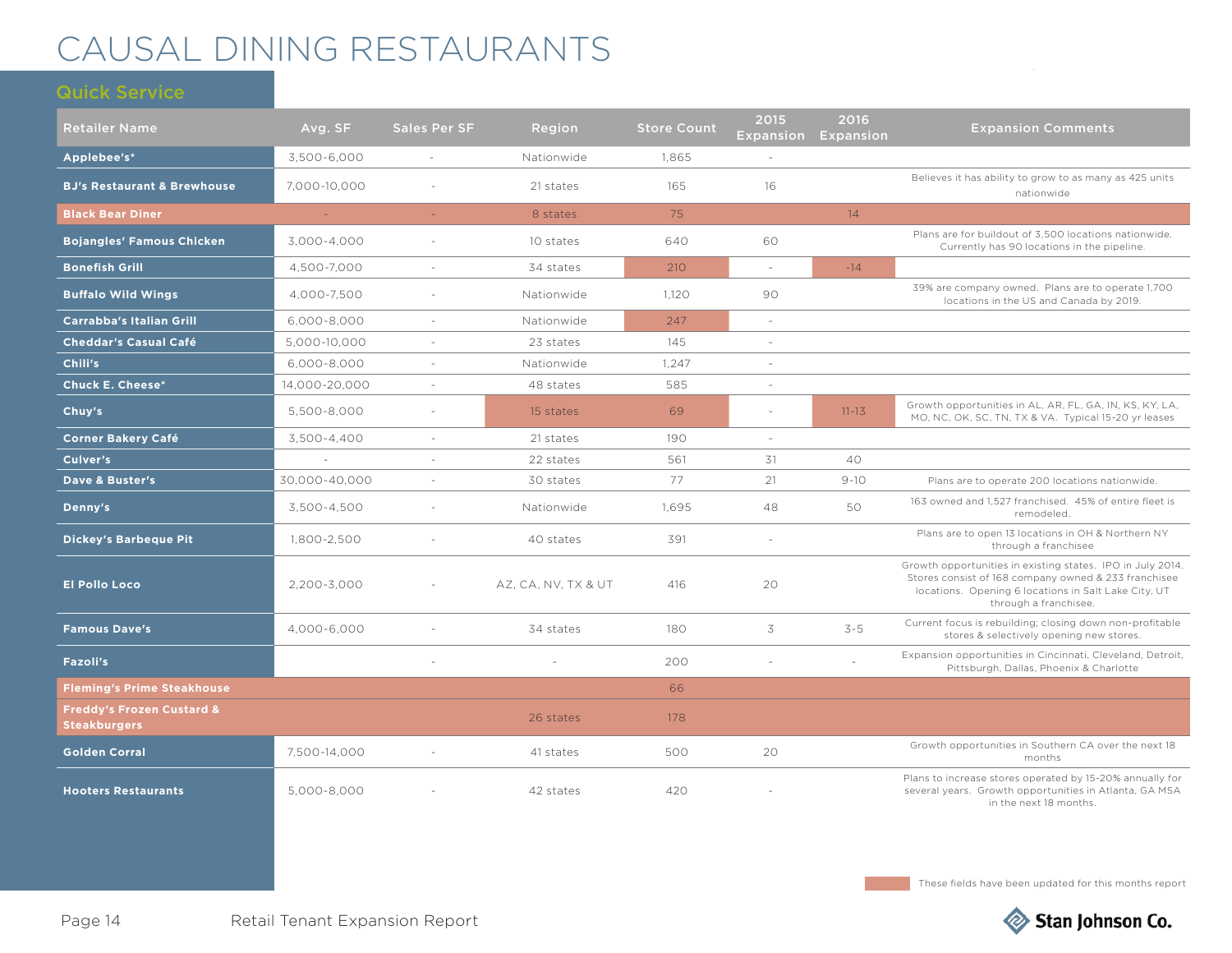## CAUSAL DINING RESTAURANTS (CONT'D)

| <b>Retailer Name</b>           | Avg. SF      | <b>Sales Per SF</b> | Region             | <b>Store Count</b>    | 2015<br><b>Expansion</b> | 2016<br>Expansion | <b>Expansion Comments</b>                                                                                     |
|--------------------------------|--------------|---------------------|--------------------|-----------------------|--------------------------|-------------------|---------------------------------------------------------------------------------------------------------------|
| Houlihan's                     | 7,500-8,500  | $\sim$              | Midwest/Eastern US | 100                   | $\sim$                   |                   |                                                                                                               |
| <b>IHOP*</b>                   | 4,000-7,000  | $\sim$              | Nationwide         | 1,522                 | $\sim$                   |                   |                                                                                                               |
| <b>Kona Grill</b>              | 6,500-7,500  | $\sim$              | 20 states          | 33                    | $\overline{7}$           |                   | Target is 20% growth annually over the next several<br>years.                                                 |
| <b>Logan's Roadhouse</b>       | 5,600-7,500  | $\sim$              | 23 states          | 235                   | $\sim$                   |                   |                                                                                                               |
| Longhorn Steakhouse*           | 5,500-6,300  |                     | 40 states          | 470                   | ÷                        |                   |                                                                                                               |
| <b>McAlester's Deli</b>        | 3,000-4,500  | $\sim$              | 24 states          | 325                   | $\sim$                   |                   | Expanding in AZ, FL, NM, OH, PA, TX, VA & WY                                                                  |
| <b>Newk's Eatery</b>           | $\sim$       | ÷.                  | 13 states          | 96                    | 20                       | 30                | Approx 85% of restaurants are franchised.                                                                     |
| <b>Olive Garden*</b>           | 7,500-8,500  | $\sim$              | Nationwide         | 832                   | $\sim$                   |                   |                                                                                                               |
| O'Charley's                    | 6,000-9,300  | $\sim$              | 19 states          | 234                   | $\sim$                   |                   |                                                                                                               |
| <b>Outback Steakhouse</b>      | 3,500-10,000 | $\sim$              | Nationwide         | 755                   | $\sim$                   |                   |                                                                                                               |
| <b>Panera Bread</b>            | 4,000-5,300  | $\sim$              | 45 states          | 1,972<br>75<br>$\sim$ |                          |                   | New locations planned in select markets nationwide.<br>50% of expansions are franchisee driven vs. corporate. |
| <b>Pollo Tropical</b>          | 3,000-4,000  | $\sim$              | FL, GA, TN & TX    | 275                   | $28 - 32$                |                   |                                                                                                               |
| <b>Qdoba Mexican Grill</b>     | 2,800-3,000  |                     | Nationwide         | 632                   | $50 - 60$                |                   |                                                                                                               |
| <b>Quaker Steak &amp; Lube</b> | 4,000-8,700  |                     | 20 states          | 61                    | ÷.                       |                   | Locations are 90% Franchised, New locations in TX, SD,<br>SC, NJ, PN, WI, FL                                  |
| <b>Red Lobster*</b>            | 6,000-7,500  | $\sim$              | Nationwide         | 694                   | $\sim$                   |                   | Company sold to Golden Gate Capital for \$2.1B in June<br>2014                                                |
| Red Robin*                     | 2,000-6,000  | $\sim$              | Nationwide         | 517                   | 25                       |                   | Expanding into FL, NJ, NY, Chicago & TX                                                                       |
| Smashburger                    |              |                     | Nationwide         | 312                   | $\sim$                   | 85-95             |                                                                                                               |
| <b>Steak 'N Shake</b>          | 2.000-4.500  |                     | 22 states          | 550                   | $\sim$                   |                   |                                                                                                               |
| <b>The Cheesecake Factory</b>  | 7.200-11.000 | $\sim$              | Nationwide         | 190                   | 11                       |                   |                                                                                                               |
| <b>Texas Roadhouse</b>         | 6,300-8,500  |                     | 48 states          | 465                   | $\overline{a}$           |                   | Opening 171 stores in the "coming years"                                                                      |
| <b>TGI Friday's</b>            | 7,000-8,500  |                     | Nationwide         | 1,000                 | ÷.                       |                   | Company sold to Sentinel Capital Partners & TriArtisan<br>Capital Partners for \$800M in July 2014            |
| <b>Twin Peaks</b>              | 5,500-10,000 | $\sim$              | 24 states          | 70                    | $\sim$                   |                   | Growth opportunities are sought through the west coast<br>as well as NE corridor of US                        |
| Zaxby's                        | 3,000-4,000  |                     | 16 states          | 665                   | 80                       |                   | Expanding westward                                                                                            |
| Zoe's Kitchen                  | 2.600-3.100  |                     | Nationwide         | 149                   | 50                       |                   | Target markets include AZ, Denver, Orlando, Tampa, FL,<br>Kansas City, Philadelphia and TX.                   |

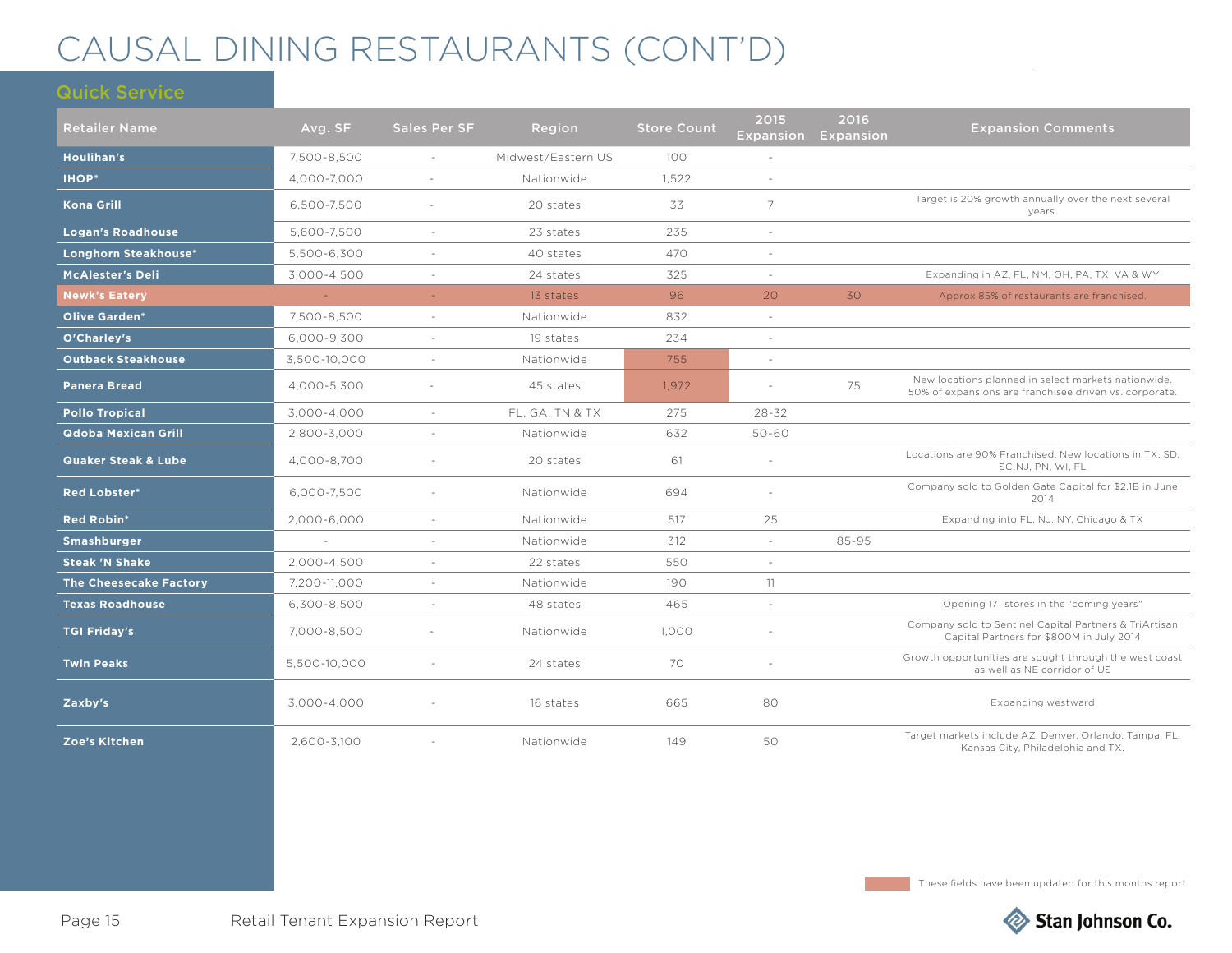| RETAILER REAL ESTATE CONTACTS |         |       |            |                        |              |                                     |                                    |
|-------------------------------|---------|-------|------------|------------------------|--------------|-------------------------------------|------------------------------------|
| Company                       | City    | State | Main Phone | Contact                | Phone        | E-Mail                              | Territory                          |
| $7 - 11$                      | Norwalk | CT    |            | Steve Oliver           | 972-828-4257 | stephen.oliver@7-11.com             | IL, MI, OH, CO, WI, N. Ca, WA      |
|                               |         |       |            | Ken Barnes             | 860-798-1024 | Kenneth.Barnes@7-11.com             | PA, NJ, RI, NY, MA                 |
|                               |         |       |            | Armand Keurian         | 908-803-2641 | armand.keurian@7-11.com             | VA, MD, NC, SC, DC                 |
|                               |         |       |            | Mike Austin            | 714-307-0872 | michael.austin@7-11.com             | Los Angeles, San Diego, S. Nevada  |
|                               |         |       |            | Mike Triantafellou     | 469-401-9324 | michael.triantafellou@7-11.com      | Texas                              |
|                               |         |       |            | Grant Distel           | 702-445-4313 | grant.distel@7-11.com               | Florida                            |
| Advance Auto Parts            |         |       |            | Al Compton             | 770-424-8172 | al.compton@advance-auto.<br>com     | Southern Region                    |
|                               |         |       |            | Craig Sesing           |              |                                     | North East and Great Lakes Region  |
|                               |         |       |            | John Orton             |              |                                     | West Region                        |
|                               |         |       |            | Matt Reese             | 901-232-0449 | matt.reese@<br>advanceautoparts.com | Florida                            |
| Albertson's (all banners)     |         |       |            | <b>Steve Cogan</b>     | 208-395-4296 | stephen.cogan@albertsons.<br>com    | Corporate                          |
|                               |         |       |            | <b>Jeff Dierck</b>     | 714-300-6752 | jeff.dierck@albertsons.com          | Corporate                          |
|                               |         |       |            | <b>Stephanie Davis</b> | 623-869-4421 | stephanie.davis@safeway.com         | Corporate                          |
|                               |         |       |            | <b>Travis Molis</b>    | 208-395-4371 | travis.molis@albertsons.com         | Corporate                          |
|                               |         |       |            | <b>Steve Berndt</b>    | 925-467-2232 | steve.berndt@safeway.com            | West                               |
|                               |         |       |            | Eric Holzer            | 208-395-3617 | eric.holzer@albertsons.com          | West                               |
|                               |         |       |            | Jan Martin             | 623-869-3140 | Jan.martin3@safeway.com             | West                               |
|                               |         |       |            | Kevin Wing             | 714-300-6785 | kevin.wing@safeway.com              | West                               |
|                               |         |       |            | Michelle Fleharty      | 425-201-6385 | michelle.fleharty@safeway.<br>com   | West                               |
|                               |         |       |            | Natalie Mattei         | 925-467-3063 | natalie.mattei@safeway.com          | West                               |
|                               |         |       |            | Sam Shink              | 714-300-6727 | sam.shink1@safeway.com              | West                               |
|                               |         |       |            | <b>Todd Paradis</b>    | 925-467-2078 | todd.paradis@safeway.com            | West                               |
|                               |         |       |            | <b>Tim Baker</b>       | 301-918-6723 | tim.baker@safeway.com               | East                               |
|                               |         |       |            | <b>Avis Black</b>      | 301-918-6662 | avis.black@safeway.com              | East                               |
|                               |         |       |            | David Hardin           | 713-268-3897 | david.hardin@safeway.com            | East                               |
|                               |         |       |            | David Hene             | 630-948-6076 | david.hene@jewelosco.com            | East                               |
|                               |         |       |            | Lynn Miller            | 303-843-7561 | lynn.miller@safeway.com             | East                               |
|                               |         |       |            | Joe Rollins            | 806-791-8110 | jrollins@unitedtexas.com            | East                               |
|                               |         |       |            | Kerrigan McKay         | 610-889-4292 | kerrigan.mckay@<br>acmemarkets.com  | East                               |
| Arby's                        | Atlanta | GA    |            | Greg Vojnovic          |              | gvojnovic@arbys.com                 | <b>Chief Development Officer</b>   |
|                               |         |       |            | Ray Lauletti           |              | rlauletti@arbys.com                 | VP - Real Estate                   |
|                               |         |       |            | Joe Davitt             |              | jdavitt@arbys.com                   | Sr. Director - Real Estate         |
|                               |         |       |            | Randy Tomczak          |              | rtomczak@arbys.com                  | Sr. Director - Real Estate (West)  |
|                               |         |       |            | David Skidmore         |              | dskidmore@arbys.com                 | Director - Real Estate (Northeast) |

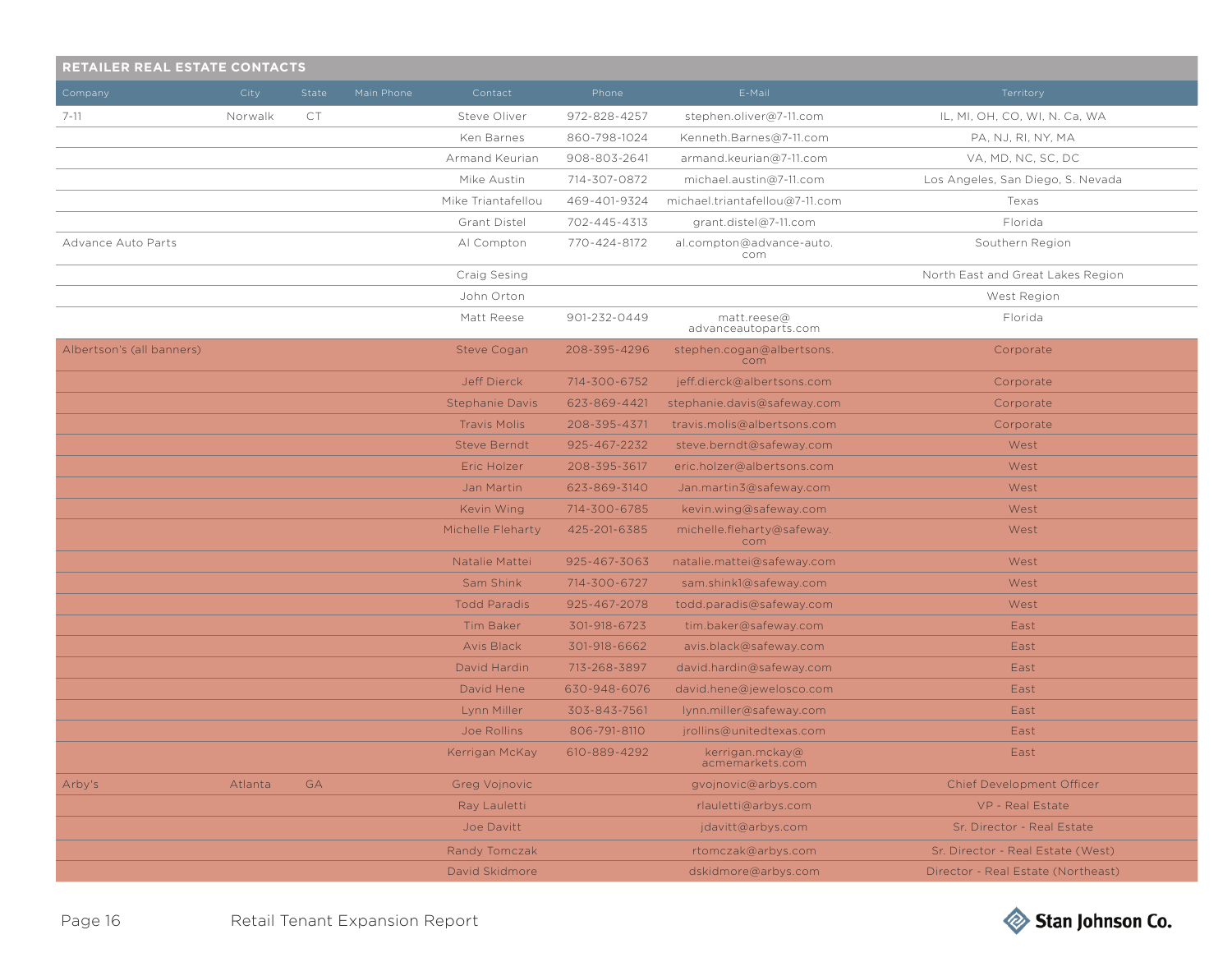| <b>RETAILER REAL ESTATE CONTACTS</b> |             |           |                       |                      |                            |                                   |                                                                                       |  |  |  |  |
|--------------------------------------|-------------|-----------|-----------------------|----------------------|----------------------------|-----------------------------------|---------------------------------------------------------------------------------------|--|--|--|--|
| Company                              | City        | State     | Main Phone            | Contact              | Phone                      | E-Mail                            | Territory                                                                             |  |  |  |  |
| Ashley Furniture                     | Arcadia     | WI        | 608-323-<br>3377      | Gary Colby           |                            | gcolby@ashleyfurniture.com        |                                                                                       |  |  |  |  |
| Aspen Dental                         | Syracuse    | <b>NY</b> |                       | <b>Todd Phillips</b> | $315 - 454 -$<br>6000x1254 | tphillips@aspendental.com         |                                                                                       |  |  |  |  |
|                                      |             |           |                       | Jon Tedesco          | 315-440-5768               | jtedesco@aspendental.com          | Northeast US                                                                          |  |  |  |  |
|                                      |             |           |                       | Marc Comstock        | 817-683-3529               | mcomstock@aspendental.com         | Southwest US                                                                          |  |  |  |  |
| AutoZone                             | Memphis     | TN        | $901 - 495 -$<br>8969 | Thomas Eldridge      | 678-653-9448               | teldridge@aspendental.com         | Southeast US                                                                          |  |  |  |  |
|                                      |             |           |                       | Kendrick Hickman     | 901-495-8921               | kendrick.hickman@autozone.<br>com | DE, IA, IL, IN, KS, KY, MD, MI, MD, MN, MO, MS, ND, NJ, OH,<br>PA, SD, VA, WI, WV, DC |  |  |  |  |
|                                      |             |           |                       | <b>Brad Denzin</b>   | 901-495-8904               | brad.denzin@autozone.com          | AR, AK, CA, CO, FL, HI, ID, KS, MO, MT, NE, NM, NV, OK,<br>OR, SD, UT, WY             |  |  |  |  |
|                                      |             |           |                       | Tahir Sikandar       | 901-495-8914               | tahir.sikandar@autozone.com       | AL, AR, FL, GA, LA, MA, ME, MS, NC, NH, NJ, NY, OK, PA,<br>RI, SC, TN, TX, VA, VT, WA |  |  |  |  |
| Bass Pro Shops                       | Springfield | <b>MO</b> | 417-873-<br>5000      | Mike Dunham          |                            | realestate@basspro.com            |                                                                                       |  |  |  |  |
| <b>Bealls Department</b><br>Stores   | Bradenton   | FL        | $941 - 744 -$<br>4638 | Stan Farnowski       |                            |                                   |                                                                                       |  |  |  |  |
| Bed Bath & Beyond, Inc.              | Union       | NJ.       | $908 - 855 -$<br>4568 | Seth Gledzahler      |                            | seth.geldzahler@bedbath.com       |                                                                                       |  |  |  |  |
| <b>Big 5 Sporting Goods</b>          | El Segundo  | СA        | 310-536-0611          | Jim Berlin           |                            | jsb@big5corp.com                  |                                                                                       |  |  |  |  |
| <b>Belk</b>                          | Charlotte   | NC.       |                       | Susan Clark          |                            | susan clark@belk.com              |                                                                                       |  |  |  |  |
| <b>Big Lots</b>                      | Columbus    | OH        | $614 - 278 -$<br>6800 | Kevin Day            |                            | kday@biglots.com                  | CA, ID, MT, NV, OR, UT, WA, WY                                                        |  |  |  |  |
|                                      |             |           |                       | Vince Cattano        |                            | vcattano@biglots.com              | FL, GA, IA, IL, IN, KY, MD, MI, MN, NC, ND, OH, SC, SD, TN,<br>VA, WI, WV             |  |  |  |  |
| Bed Bath & Beyond, Inc.              | Union       | NJ.       | $908 - 855 -$<br>4568 | Seth Gledzahler      |                            | seth.geldzahler@bedbath.com       |                                                                                       |  |  |  |  |
| <b>Big 5 Sporting Goods</b>          | El Segundo  | CA        | 310-536-0611          | Jim Berlin           |                            | jsb@big5corp.com                  |                                                                                       |  |  |  |  |
| Belk                                 | Charlotte   | <b>NC</b> |                       | Susan Clark          |                            | susan clark@belk.com              |                                                                                       |  |  |  |  |
| Big Lots                             | Columbus    | ОH        | $614 - 278 -$<br>6800 | Kevin Day            |                            | kday@biglots.com                  | CA, ID, MT, NV, OR, UT, WA, WY                                                        |  |  |  |  |
|                                      |             |           |                       | Vince Cattano        |                            | vcattano@biglots.com              | FL, GA, IA, IL, IN, KY, MD, MI, MN, NC, ND, OH, SC, SD, TN,<br>VA, WI, WV             |  |  |  |  |
|                                      |             |           |                       | Josh Nanberg         |                            | jnanberg@biglots.com              | AL, AR, AZ, CO, CT, DE, KS, LA, MA, ME, MO, MS, NH, NM,<br>NJ, NY, OK, PA, RI, TX, VT |  |  |  |  |
| Bridgestone/Firestone                | Roanoke     | VA        |                       | Pattie Austin        | 682-831-2616               | paustin@bfrc.com                  |                                                                                       |  |  |  |  |
|                                      |             |           |                       | Ron Ricks            | 770-321-4488               | rricks@bfrc.com                   |                                                                                       |  |  |  |  |
| <b>Brookshire Brothers</b>           | Lufkin      | TX        | $936 - 634 -$<br>8155 | Eric Rich            |                            | erich@brookshirebros.com          |                                                                                       |  |  |  |  |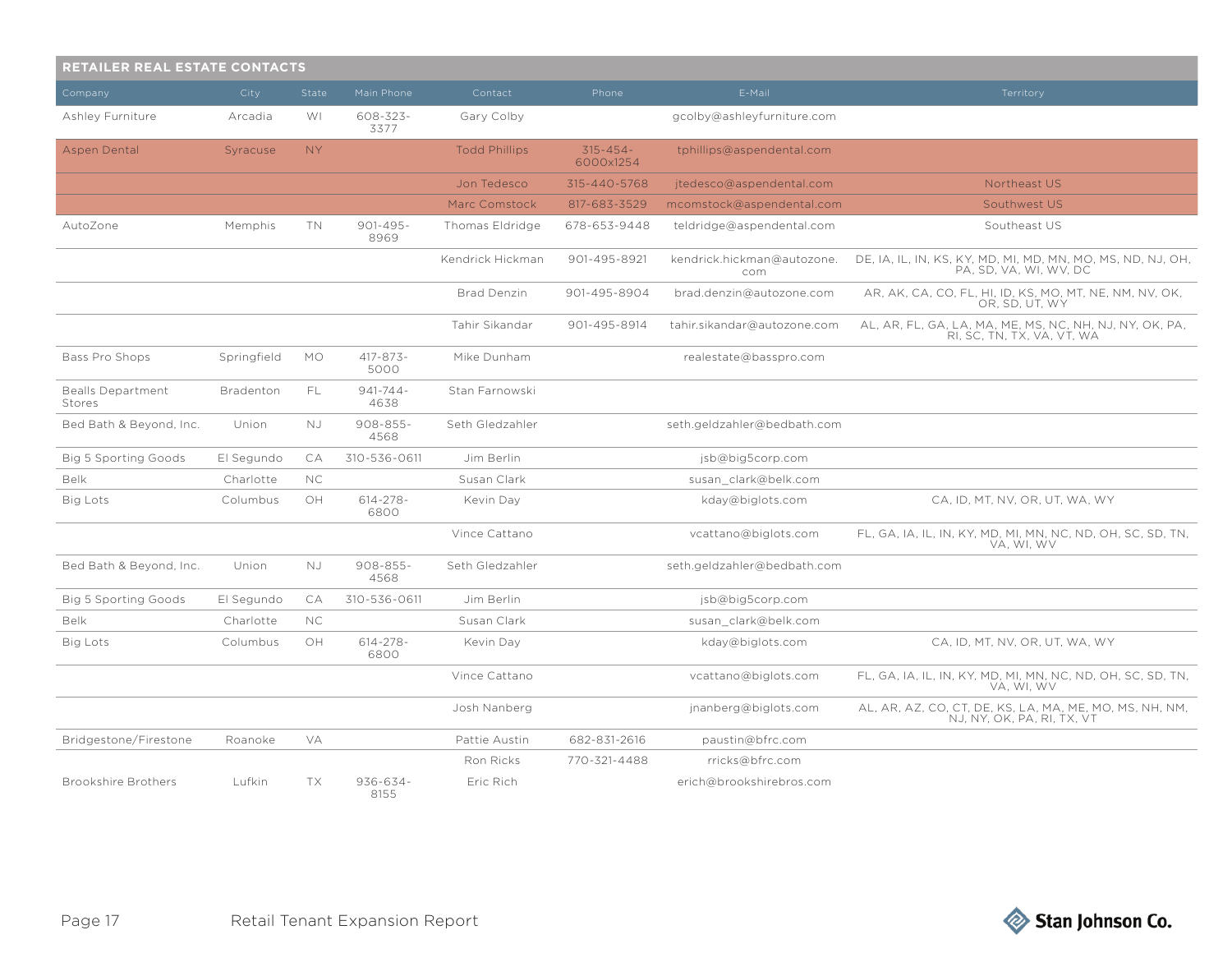| <b>RETAILER REAL ESTATE CONTACTS</b>    |                  |                |                       |                        |              |                                        |                                                                                       |  |  |
|-----------------------------------------|------------------|----------------|-----------------------|------------------------|--------------|----------------------------------------|---------------------------------------------------------------------------------------|--|--|
| Company                                 | City             | State          | Main Phone            | Contact                | Phone        | E-Mail                                 | Territory                                                                             |  |  |
| Burger King                             | Miami            | FL.            | 305-378-<br>3000      | Andy Zhou              | 305-378-3118 | azhou1@whopper.com                     | North American Development- West Coast                                                |  |  |
| <b>Burlington Coat Factory</b>          | Burlington       | NJ.            | 609-387-<br>7800      | Michael Shanahan       |              | michael.shanahan@coat.com              |                                                                                       |  |  |
|                                         |                  |                |                       | Alan Eichberg          | 609-658-0902 | alan.eichberg@<br>burlingtonstores.com | North East                                                                            |  |  |
|                                         |                  |                |                       | Chris Kiehler          | 714-322-2545 | chris.kiehler@<br>burlingtonstores.com | Central                                                                               |  |  |
|                                         |                  |                |                       | Drew Insleman          | 609-234-6104 | drew.inselman@<br>burlingtonstores.com | Mid Atlantic                                                                          |  |  |
|                                         |                  |                |                       | Eric Corpuz            | 858-395-4084 | eric.corpus@burlingtonstores.<br>com   | West                                                                                  |  |  |
|                                         |                  |                |                       | Jeff Morrow            | 817-939-0796 | jeff.morrow@burlingtonstores.<br>com   | South                                                                                 |  |  |
| Carl's Jr./ Hardee's                    |                  |                |                       | Ingrid Akers           | 866-253-7655 | iakers@ckr.com                         | CA, NV, OR, UT, WA                                                                    |  |  |
|                                         |                  |                |                       | Clyde George           | 866-253-7655 | cgeorge@ckr.com                        | Southern AL, LA, Southern MS, Southern TX                                             |  |  |
|                                         |                  |                |                       | Lisa Shaw              | 805-745-7882 | Ishaw@ckr.com                          | AZ, CO, ID, KS, MO, ND, NE, NM, OK, SD, Northern TX,<br><b>WY</b>                     |  |  |
|                                         |                  |                |                       | Ron Farmer             | 615-370-9411 | rfarmer@ckr.com                        | AL, AR, FL, GA, KY, Northern MS, SC, TN                                               |  |  |
|                                         |                  |                |                       | <b>Bob Paszek</b>      | 714-797-4077 | rpaszek@ckr.com                        | CT, DE, IA, IL, IN, MA, MD, ME, MI, MN, NC, NH, NJ, NY,<br>OH, PA, RI, VA, VT, WI, WV |  |  |
| Chick-Fil-A                             | Atlanta          | GA             | 404-765-<br>8000      | Erwin Reid             |              | erwin.reid@chick-fil-a.com             |                                                                                       |  |  |
| Chuy's                                  | Austin           | TX             | 512-473-2783          | Michael Hatcher        |              | mhatcher@chuys.com                     |                                                                                       |  |  |
| Circle K                                | Charlotte        | NC.            | 704-583-<br>5700      | Evan Walton            |              | ewalton1@circlek.com                   |                                                                                       |  |  |
| Conn's Appliances                       | The<br>Woodlands | TX             | $936 - 230 -$<br>5841 | Robby Ferguson         |              | robby.ferguson@conns.com               |                                                                                       |  |  |
|                                         |                  |                |                       | Don Welch              |              | don.welch@conns.com                    |                                                                                       |  |  |
| CVS Caremark                            | Woonsocket       | R <sub>1</sub> | 401-770-4310          | Suzanne Lanois         |              | suzanne.lanois@cvscaremark.<br>com     |                                                                                       |  |  |
|                                         |                  |                |                       | Steve Butera           |              | steve.butera@cvscaremark.<br>com       |                                                                                       |  |  |
| Del Taco                                | Lake Forest      | СA             | $949 - 462 -$<br>7356 | <b>Bridget Marques</b> |              | bmarques@deltaco.com                   |                                                                                       |  |  |
| Delhaize Group (Food<br>Lion/Hannaford) | Salisbury        | NC.            | $704 - 633 -$<br>8250 | Jeff Smith             |              | realestate@foodlion.com                |                                                                                       |  |  |
| Denny's                                 | Spartanburg      | SC             |                       |                        |              | fhughes@dennys.com                     |                                                                                       |  |  |
| Dick's Sporting Goods                   | Wilkesboro       | $NC$           |                       | Chuck Smithey          | 336-818-1665 | charles.smithey@dcsg.com               |                                                                                       |  |  |
|                                         |                  |                |                       | Mike Phillips          | 412-627-0372 | michael.phillips2@dcsg.com             |                                                                                       |  |  |
| Discount Tire Company                   | Scottsdale       | AZ             |                       | James Silhasek         | 480-606-5828 |                                        |                                                                                       |  |  |
| Dollar General                          | Goodlettsville   | TN.            | $615 - 445 -$<br>0104 | Dennis Young           |              | deyoung@dollargeneral.com              |                                                                                       |  |  |

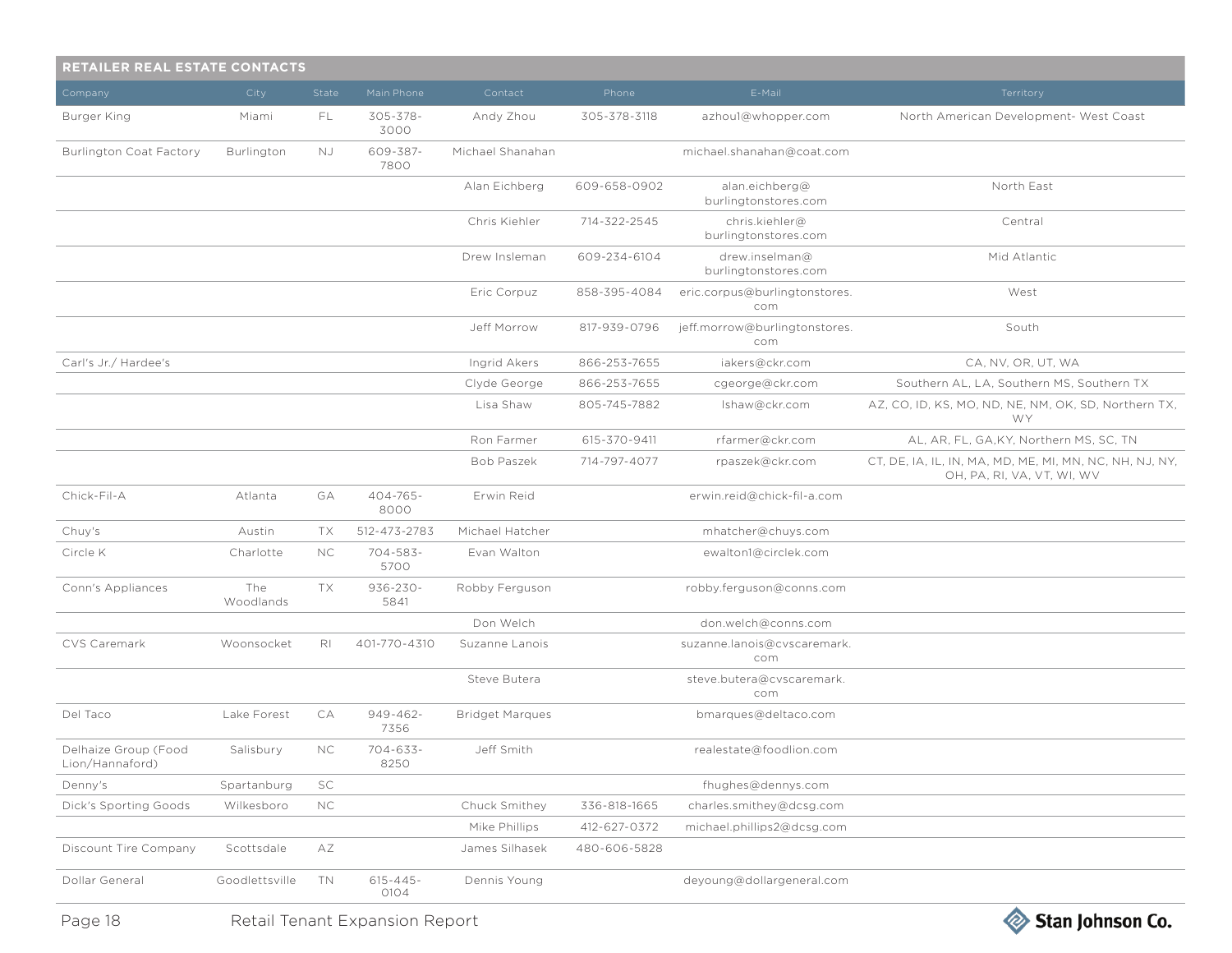| <b>RETAILER REAL ESTATE CONTACTS</b> |                     |           |                       |                    |              |                                         |                                |  |  |
|--------------------------------------|---------------------|-----------|-----------------------|--------------------|--------------|-----------------------------------------|--------------------------------|--|--|
| Company                              | City                | State     | Main Phone            | Contact            | Phone        | E-Mail                                  | Territory                      |  |  |
|                                      |                     |           |                       | Mike Phillips      | 412-627-0372 | michael.phillips2@dcsg.com              |                                |  |  |
| Discount Tire Company                | Scottsdale          | AΖ        |                       | James Silhasek     | 480-606-5828 |                                         |                                |  |  |
| Dollar General                       | Goodlettsville      | <b>TN</b> | $615 - 445 -$<br>0104 | Dennis Young       |              | deyoung@dollargeneral.com               |                                |  |  |
| Dollar Tree                          | Chespeake           | VA        |                       | Todd Littler       | 757-321-5000 | leasing@dollartree.com                  |                                |  |  |
|                                      |                     |           |                       | Chris Teeter       | 757-321-5664 |                                         | Northwestern US                |  |  |
|                                      |                     |           |                       | Kenny Palmer       | 757-321-5162 |                                         | Southeastern US                |  |  |
|                                      |                     |           |                       | Dennis Denam       | 757-321-5165 |                                         | Midwestern US                  |  |  |
|                                      |                     |           |                       | Jeff Forman        | 310-793-6473 |                                         | Southwestern US                |  |  |
|                                      |                     |           |                       | Terry Erney        | 757-321-5618 |                                         | South Central US               |  |  |
|                                      |                     |           |                       | Lori Teeter        | 757-321-5879 |                                         | Northeastern US                |  |  |
| <b>DSW</b>                           | Columbus            | OH        |                       | Steve Ramey        | 614-237-7100 | steveramey@dswinc.com                   |                                |  |  |
| El Pollo Loco                        | Costa Mesa          | СA        | 714-599-<br>5034      | Esty Chang         |              | echang@elpolloloco.com                  |                                |  |  |
| Family Dollar                        | Highlands<br>Ranch  | CO        |                       | Greg Shelton       | 720-344-9888 | gshelton@familydollar.com               | CO, KS, MO, ND, NE, OK, SD, WY |  |  |
| Fred's, Inc.                         | Memphis             | TN        | $901 - 365 -$<br>8880 | Jeff DeGroot       |              | jdegroot@fredsinc.com                   |                                |  |  |
| Fresh Thyme Farmers<br>Market        | Phoenix             | AΖ        | $844 - 218 -$<br>8032 | Justin Haasch      |              | jhaasch@freshthyme.com                  |                                |  |  |
| Giant Eagle                          | Pittsburgh          | PA        |                       | Jim Chickini       | 412-963-6200 | james.chickini@gianteagle.<br>com       |                                |  |  |
|                                      |                     |           |                       | Erin Sondej        |              | erin.sondej@gianteagle.com              |                                |  |  |
|                                      |                     |           |                       | Jessica Bennett    |              | jessica.bennett@gianteagle.<br>com      |                                |  |  |
| Goddard School                       | King of<br>Prussia  | PA        | 610.265.8510          | Rob Skibjak        |              | realestate@<br>goddardschoolsystems.com |                                |  |  |
| Golden Corral                        | Raleigh             | NC.       | 918.781-9310          | Glen Kinkade       |              | gkinkade@goldencorral.net               |                                |  |  |
|                                      |                     |           |                       | Dick Chase         |              | dchase@goldencorral.net                 |                                |  |  |
| Guitar Center                        | Westlake<br>Village | CA        | $818 - 735 -$<br>8800 | Robert Stannard    |              | robert@guitarcenter.com                 |                                |  |  |
| Harris Teeter                        | Matthews            | NC.       | 704-844-<br>3100      | Scott Wippel       |              | swippel@harristeester.com               |                                |  |  |
| hhgregg                              | Indianapolis        | IN        | 317-848-8710          | <b>Bruce Dixon</b> |              | bdixon@hhgregg.com                      |                                |  |  |
| Hooter's of America, Inc.            | Atlanta             | GA        | 770-951-<br>2040      | Janet Kearns       |              | jkearns@hooters.com                     |                                |  |  |
| Hobby Lobby                          | OKC                 | OK        | 405-745-1100          | Scott Nelson       |              | scott.nelson@hobbylobby.<br>com         |                                |  |  |
| Home Depot                           | Atlanta             | GA        |                       | Jim McCarthy       | 770-443-8211 |                                         |                                |  |  |
|                                      |                     |           |                       | Michelle Hagood    | 770-443-8211 |                                         |                                |  |  |
| Hy-Vee Food Stores                   | West Des<br>Moines  | IA        | 515-327-2147          | Pete Hosch         |              | phosch@hy-vee.com                       |                                |  |  |

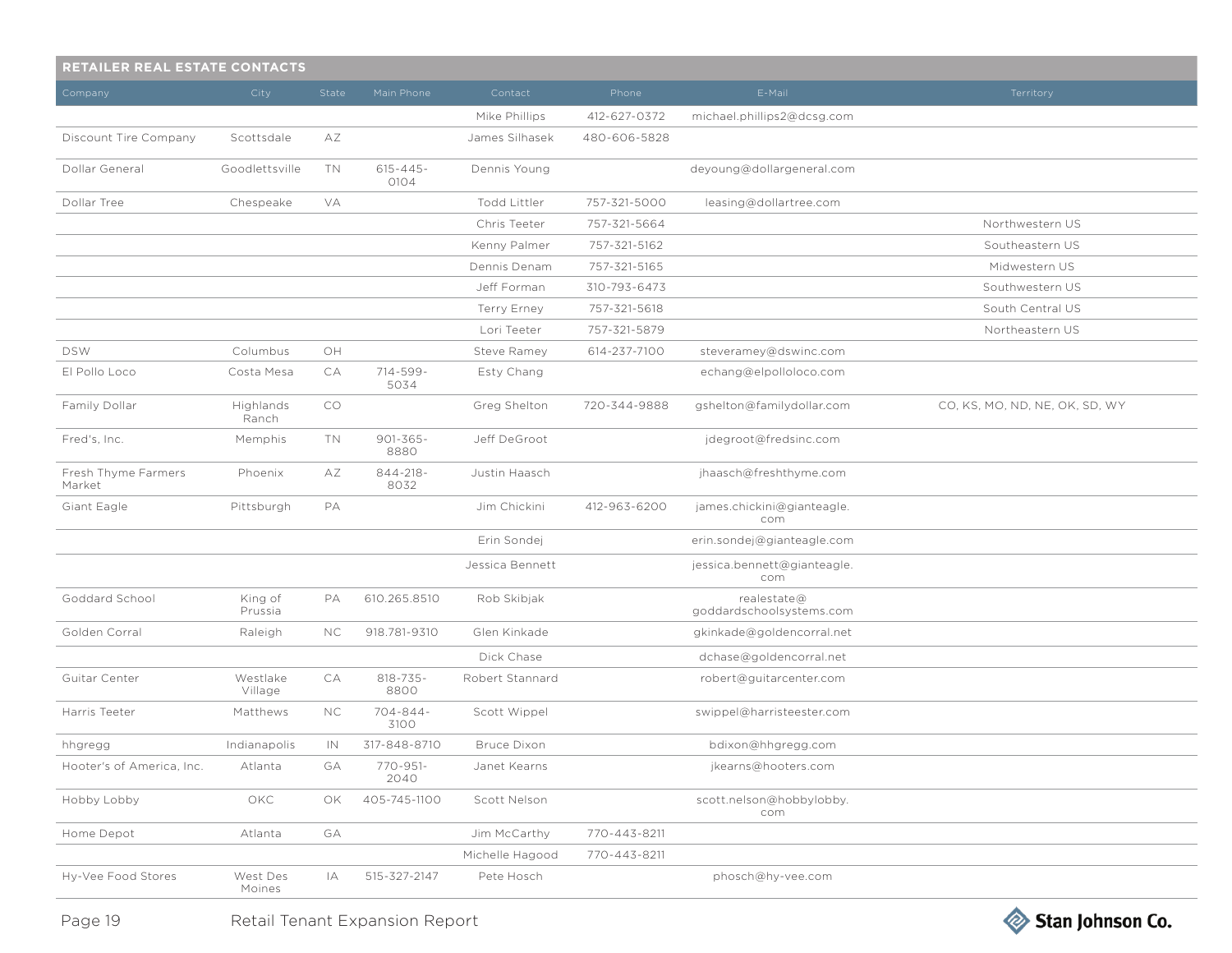| <b>RETAILER REAL ESTATE CONTACTS</b> |                    |           |                       |                       |              |                                    |                                                                               |  |  |  |
|--------------------------------------|--------------------|-----------|-----------------------|-----------------------|--------------|------------------------------------|-------------------------------------------------------------------------------|--|--|--|
| Company                              | City               | State     | Main Phone            | Contact               | Phone        | E-Mail                             | Territory                                                                     |  |  |  |
| Hy-Vee Food Stores                   | West Des<br>Moines | IA        | 515-327-2147          | Pete Hosch            |              | phosch@hy-vee.com                  |                                                                               |  |  |  |
| In-N-Out Burger                      | Baldwin<br>Park    | CA        | $714 - 969 -$<br>8099 | Mike Bailey           |              | mbailey@innout.com                 |                                                                               |  |  |  |
| Jack in the Box                      |                    |           |                       | Donna McCurdy         |              | donna.mccurdy@<br>jackinthebox.com |                                                                               |  |  |  |
|                                      |                    |           |                       | Sandra Ayers          |              | sandra.ayers@jackinthebox.<br>com  |                                                                               |  |  |  |
|                                      |                    |           |                       | Tim Godsey            |              | tim.godsey@jackinthebox.com        |                                                                               |  |  |  |
| Jiffy Lube                           | Houston            | TX        |                       | Tom Lane              | 713-241-7888 | thomas.lane@shell.com              |                                                                               |  |  |  |
| Jo-Ann Fabrics                       | Hudston            | OH        |                       | <b>Todd Burton</b>    | 330-463-8777 | todd.burton@joann.com              | AR, IA, IN, KS, KY, LA, MO, ND, NE, OH, Western NY,<br>Western PA, SD & WV    |  |  |  |
|                                      |                    |           |                       | Kevin Beegle          | 330-463-3461 | kevin.beegle@joann.com             | MN, MT, NV, OR, UT, WA, WI, WY                                                |  |  |  |
|                                      |                    |           |                       | Adam Rabin            | 301-528-2007 | adam.rabin@joann.com               | AL, CT, GA, MA, MD, ME, MS, NC, NH, NJ, NY, Eastern<br>PA, RI, SC, TN, VA, VT |  |  |  |
|                                      |                    |           |                       | Tony Carolsello       | 330-463-6600 | anthony.carosello@joann.com        | AZ, Southern CA, FL, NM, OK, TX                                               |  |  |  |
|                                      |                    |           |                       | Velma Quinlan         |              | velma.quinlan@joann.com            |                                                                               |  |  |  |
| Kangaroo Express                     | Cary               | NC        | 919.774.6700          | Alex Garcia           |              | alex.garcia@thepantry.com          |                                                                               |  |  |  |
| Kirkland's                           |                    |           | $615 - 872 -$<br>4902 | Sarah Dickerson       |              | sarah.dickerson@kirklands.<br>com  |                                                                               |  |  |  |
| Kohl's                               | Menomonee<br>Falls | <b>WI</b> |                       | Jeff Poole            | 262-703-6371 | jeff.poole@kohls.com               | Western Region                                                                |  |  |  |
|                                      |                    |           |                       | Ashley Mack           | 262-703-2457 | ashley-mack@kohls.com              | Midwestern Region                                                             |  |  |  |
|                                      |                    |           |                       | Patrick Cairns        | 262-703-6371 | patrick.cairns@kohls.com           | Eastern Region                                                                |  |  |  |
| Kona Grill                           | Scottsdale         | AΖ        | 480-922-              | Marci Rude            |              | rude@konagrill.com                 |                                                                               |  |  |  |
|                                      |                    |           | 8100                  |                       |              |                                    |                                                                               |  |  |  |
| Kroger                               | Cincinnati         | OH        | 513-782-3423          | Monte Chesko          |              | monte.chesko@kroger.com            |                                                                               |  |  |  |
| Krystal                              | Dunwoody           | GA        | $404 - 909 -$<br>6704 | James<br>Throckmortan |              | jthrockmorton@krystalco.com        |                                                                               |  |  |  |
| <b>Krispy Kreme</b>                  | Winston-<br>Salem  | NC        |                       | Chris Sneeden         | 336-726-8985 | csneeden@krispykreme.com           | Southeast & Midwest (Corporate Locations)                                     |  |  |  |
|                                      |                    |           |                       | Mike LaRue            | 336-726-8967 | mlarue@krispykreme.com             | Southwest, West, Pacific Northwest, Northeast<br>(Franchise Locations)        |  |  |  |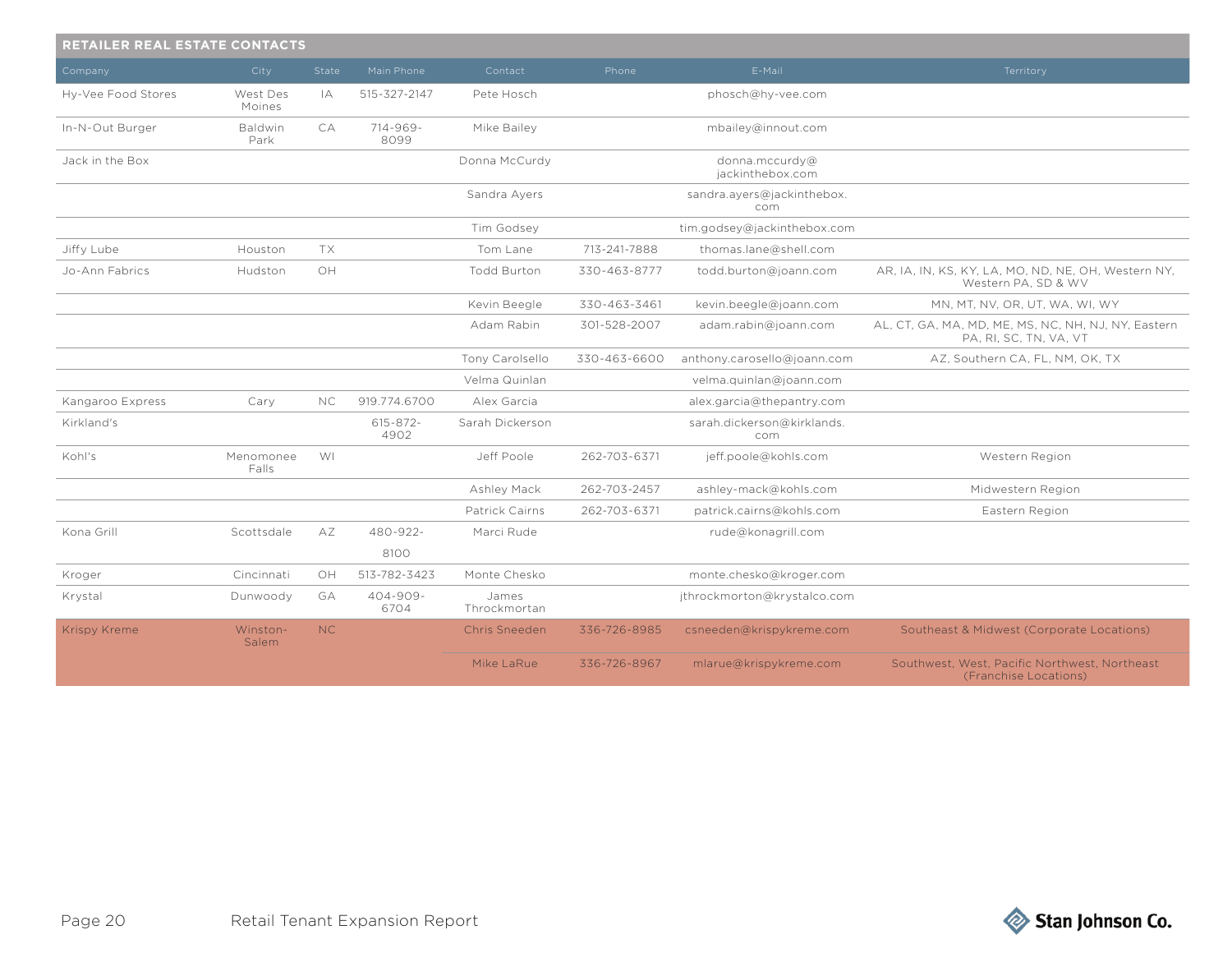| RETAILER REAL ESTATE CONTACTS |                   |                |                       |                    |              |                                    |                                                                 |
|-------------------------------|-------------------|----------------|-----------------------|--------------------|--------------|------------------------------------|-----------------------------------------------------------------|
| Company                       | City              | State          | Main Phone            | Contact            | Phone        | E-Mail                             | Territory                                                       |
| <b>LA Fitness</b>             | Irvine            | СA             | $949 - 255 -$<br>7403 | <b>Bill Horner</b> |              | billh@fitnessintl.com              |                                                                 |
|                               |                   |                |                       | John Gabriel       |              | johng@fitnessintl.com              |                                                                 |
| La-Z-Boy, Inc.                | Monroe            | M <sub>l</sub> | 734-384-<br>6225      | David Baratta      |              | david.baratta@la-z-boy.com         |                                                                 |
| Lidl                          | Arlington         | <b>VA</b>      |                       | Michael Merryman   | 571-982-0081 | michael.merryman@lidl.us           |                                                                 |
| Lifetime Fitness              | Chanhassen        | <b>MN</b>      | 952-947-<br>0000      | Tami Kozikowski    |              | tkozihowski@liftimefitness.<br>com |                                                                 |
| Menards                       | Eau Claire        | WI             | 715-876-2532          | Theron Berg        |              | tberg@menard-inc.com               |                                                                 |
| Michaels                      | Irving            | TX             | 2144926285            | Lance Weibye       |              | weibyel@michaels.com               |                                                                 |
| Nordstrom Rack                | Seattle           | WA             | $206 - 303 -$<br>2095 | Tony Sekora        |              | tony.sekora@norstrom.com           |                                                                 |
| Northern Tool                 | <b>Burnsville</b> | <b>MN</b>      |                       | Brent Obert        | 952-808-6629 | brent.obert@northerntool.<br>com   |                                                                 |
|                               |                   |                |                       | Duane Boris        | 952-895-6809 | duane.boris@northerntool.<br>com   |                                                                 |
| Orscheln Farm & House         | Moberly           | <b>MO</b>      |                       | <b>Rick Powers</b> | 660-269-3580 | rpowers@orscheln.com               |                                                                 |
| PepBoys                       | Philadelphia      | PA             |                       | Joe Walsh          | 215-430-9388 | joe_walsh@pepboys.com              | TX, MD, MA, VT, CT                                              |
|                               |                   |                |                       | Mark Hahn          | 850-455-7720 | mark hahn@pepboys.com              | AL, GA, FL                                                      |
|                               |                   |                |                       | Nicholas Puccio    | 760-215-9372 | nicholas_puccio@pepboys.<br>com    | CA                                                              |
|                               |                   |                |                       | Rob Nystrom        | 215-430-9703 | Rob Nystrom@pepboys.com            | PA                                                              |
|                               |                   |                |                       | Tony Delguyd       | 440-473-4322 | Anthony_delguyd@pepboys.<br>com    | IL, NC, SC, NY                                                  |
| Petco Animal Supplies         | San Diego         | СA             |                       | Jim Lampassi       | 858-677-3030 |                                    |                                                                 |
| Pet Supplies Plus             | Livonia           | M <sub>l</sub> |                       | Donna Capichano    | 866-477-7748 | dcapichano@petsuppliesplus.<br>com |                                                                 |
| Popeyes                       |                   |                |                       | Sam Wong           |              | sam.wong@popeyes.com               | AZ, CA, UT, CO, ID, NV OR, WA                                   |
|                               |                   |                |                       | Doug Randall       |              | doug.randahl@popeyes.com           | TX, NM, LA, AR, OK, KS, NE, WY, SD, ND, MN, IA, MD<br>MI. MO IN |
|                               |                   |                |                       | Bob Baker          |              | bob.baker@popeyes.com              | FL, GA, AL, MS, SC, NC, VA TN                                   |
|                               |                   |                |                       | Ray Lauletti       |              | ray.lauletti@popeyes.com           | NJ, NY, PA, MO, OH, WV, VA, New England                         |
| Primrose Schools              | Acworth           | GA             | 770-529-<br>4100      | William Pierquet   |              | bpierquet@primroseschools.<br>com  |                                                                 |
|                               |                   |                |                       | Bob Rossman        | 603-770-9868 | brossman@primroseschools.<br>com   | CT, DE, FL, MA, MD, NH, NJ, NY, PA, RI, VA, WV                  |
|                               |                   |                |                       | Richard Kaspar     | 614-440-4755 | rkaspar@primroseschool.com         | AL, GA, IL, IN, KY, MN, MO, NC, SC, OH TN, WI                   |
|                               |                   |                |                       | Jim Hanson         | 626-419-6364 | jhanson@primroseschools.<br>com    | AZ, CA, NV, OR, UT, WA                                          |
|                               |                   |                |                       | Spencer Laney      | 214-471-2499 | slaney@primroseschools.com         | AR, CO, KS, LA, NE, OK, TX                                      |
| Planet Fitness                | Newington         | <b>NH</b>      | 603-750-<br>0001      |                    |              |                                    |                                                                 |

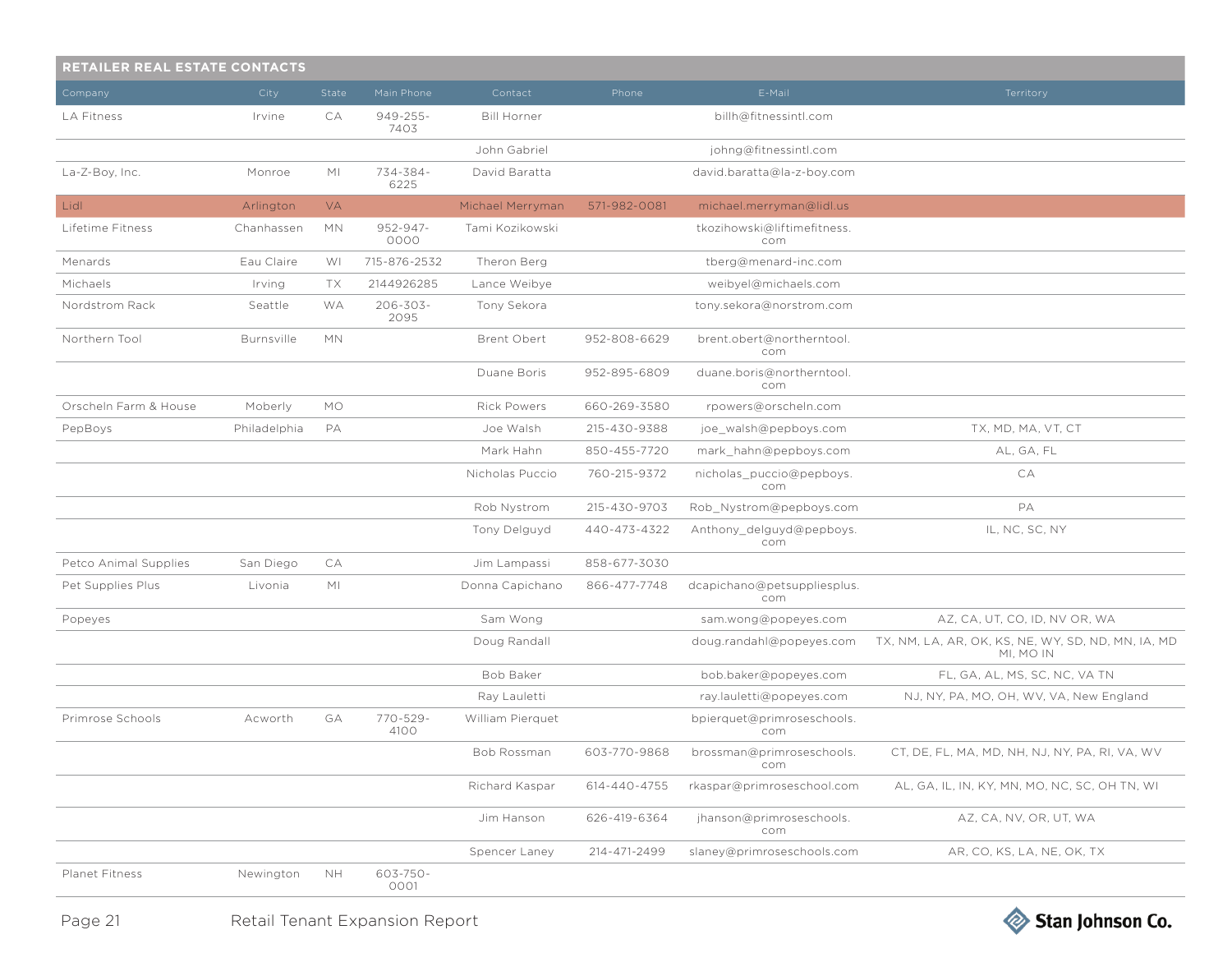| RETAILER REAL ESTATE CONTACTS |                     |           |            |                         |                           |                              |                                                                              |  |  |  |
|-------------------------------|---------------------|-----------|------------|-------------------------|---------------------------|------------------------------|------------------------------------------------------------------------------|--|--|--|
| Company                       | City                | State     | Main Phone | Contact                 | Phone                     | E-Mail                       | Territory                                                                    |  |  |  |
| Red Robin                     | Castle Rock         | CO        |            | <b>Todd Brighton</b>    | 303-846-6033              | tbrighton@redrobin.com       |                                                                              |  |  |  |
| <b>Rite Aid</b>               | Irvine              | <b>CA</b> |            | Tracy Verastegui        | 626-858-9227              | tlverastegui@riteaid.com     | New Store Development - West/Central                                         |  |  |  |
|                               |                     |           |            | Carrie Hoffman          | 856-686-0841              | cehoffman@riteaid.com        | New Store Development - North/South                                          |  |  |  |
|                               |                     |           |            | Paul Newlin             | 610-489-8327              | pnewlin@riteaid.com          | New Store Dev - NJ, Eastern PA                                               |  |  |  |
|                               |                     |           |            | Keri Hellinga           | $949 - 753 -$<br>0614x205 | khellinga@riteaid.com        | New Store Dev - UT, CO, IN, CA-Inland Empire                                 |  |  |  |
|                               |                     |           |            | <b>Nathan Cromeenes</b> | $949 - 753 -$<br>0614x203 | ncromeenes@riteaid.com       | New Store Dev - Northern CA, NV, MS                                          |  |  |  |
|                               |                     |           |            | David Steinberg         | 818-718-6067              | dsteinberg@riteaid.com       | New Store Dev - OH, WV, Western PA                                           |  |  |  |
|                               |                     |           |            | Gregg Weiman            | 360-604-8930              | gweiman@riteaid.com          | New Store Dev - WA, OR, ID, MI, KY                                           |  |  |  |
|                               |                     |           |            | Derek Pierce            | 494-905-2201              | dpierce@riteaid.com          | New Store Dev - CT, ME, MA, NH, RI, VT                                       |  |  |  |
|                               |                     |           |            | Joe Lancaster           | 919-676-3610              | jlancaster@riteaid.com       | New Store Dev - SC, NC, VA, DC, MD                                           |  |  |  |
|                               |                     |           |            | John Shackelford        | 901-737-1125              | jshackelford@riteaid.com     | New Store Dev - AL, GA, TN, NY-Upstate                                       |  |  |  |
|                               |                     |           |            | Bobbi Perry             | 717-730-8359              | bperry@riteaid.com           | Real Estate Administration - Renewals/Extensions/<br><b>Surplus Property</b> |  |  |  |
| Ross Stores, Inc.             | Pleasanton          | CA        |            | Gregg McGillis          | 925-965-4764              | gregg.mcgillis@ros.com       |                                                                              |  |  |  |
|                               |                     |           |            | Richard Lietz           | 925-965-4890              | richard.lietz@ros.com        | TA, IL, IN, KS, Western MO, ND, NE, SD, WI                                   |  |  |  |
|                               |                     |           |            | Jack Toth               | 925-965-4778              | jack.toth@ros.com            | AL, AR, KY, LA, Eastern MO, MS, OK, Houston TX                               |  |  |  |
|                               |                     |           |            | Jeff Sealy              | 925-965-4832              | jeff.sealy@ros.com           | Southern CA                                                                  |  |  |  |
|                               |                     |           |            | Michael Udekwu          | 925-965-4098              | michael.udekwu@ros.com       | Northern CA                                                                  |  |  |  |
|                               |                     |           |            | Mike Smith              | 925-965-4686              | Mike.cmith@ros.com           | DE, MD, NC, NJ, PA, SC, TN, VA                                               |  |  |  |
|                               |                     |           |            | Julie Leverton          | 925-965-4302              | julie.leverton@ros.com       | AZ, NM, TX                                                                   |  |  |  |
|                               |                     |           |            | Jac Gee                 | 772-207-7557              | jac.gee@ros.com              | FL, GA                                                                       |  |  |  |
|                               |                     |           |            | Mike Raphel             | 925-965-4043              | mike.raphel@ros.com          | CO, ID, MT, NV, OR, UT, WA, WY                                               |  |  |  |
| Roundy's                      | Milwaukee           | WI        |            | Dan Ferrell             | 414-231-5882              | dan.farrell@roundy.com       |                                                                              |  |  |  |
| Save-A-Lot                    | Earth City          | <b>MO</b> |            | Neil Kirchoff           | 407-491-0482              | neil.k.kirchoff@savealot.com |                                                                              |  |  |  |
|                               |                     |           |            | Kristen Brown           |                           | kristen.brown@savealot.com   |                                                                              |  |  |  |
| <b>Schnuck Markets</b>        | St. Louis           | <b>MO</b> |            | Dave Fontana            | 314-994-4449              | dfontana@schnucks.com        |                                                                              |  |  |  |
| Shaw's Supermarket            | West<br>Bridgewater | МA        |            | Steve Jenkins           | 508-313-4612              | steven.jenkins@shaws.com     |                                                                              |  |  |  |

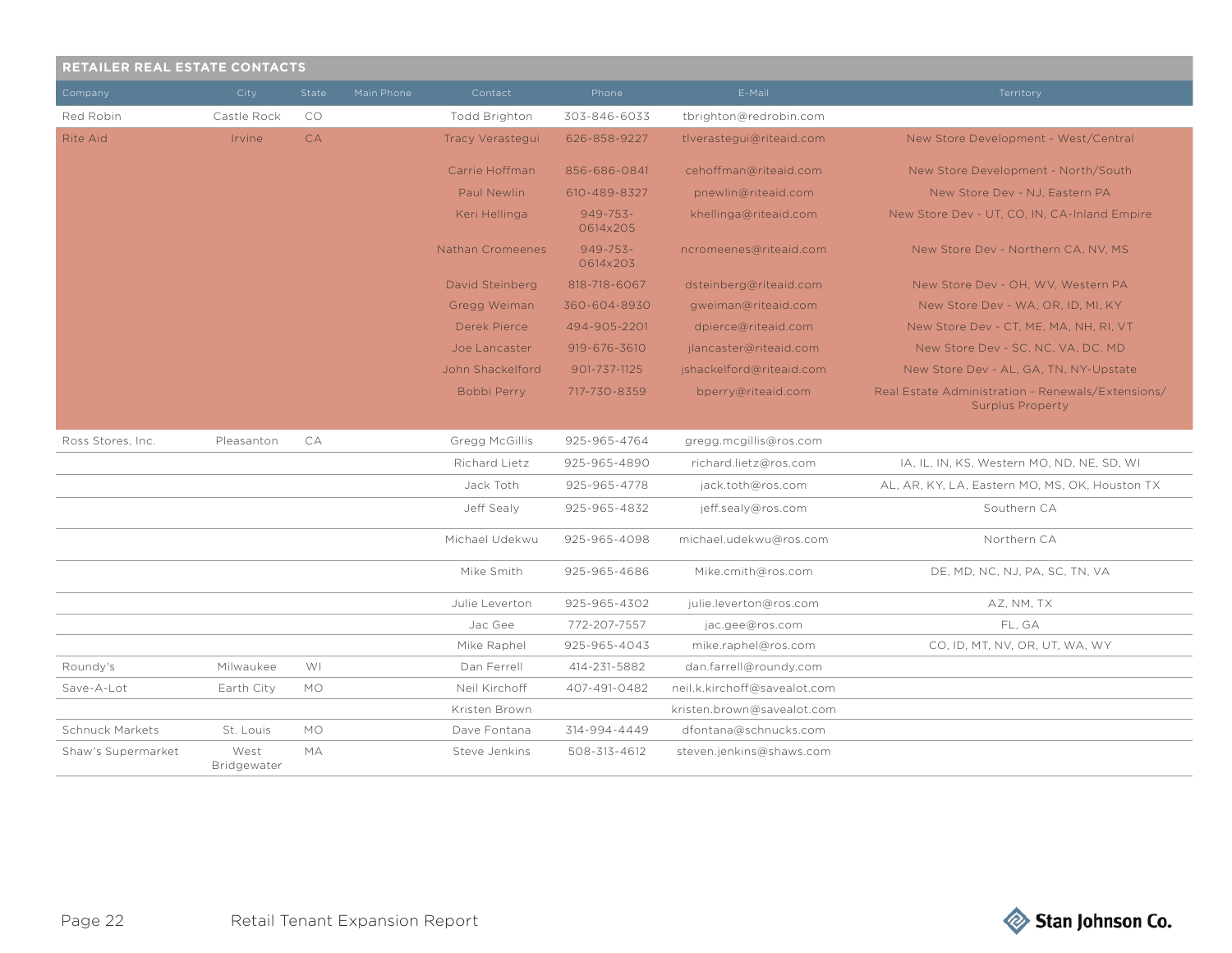| <b>RETAILER REAL ESTATE CONTACTS</b> |                   |           |                       |                      |              |                                       |                                                                   |  |  |  |
|--------------------------------------|-------------------|-----------|-----------------------|----------------------|--------------|---------------------------------------|-------------------------------------------------------------------|--|--|--|
| Company                              | City              | State     | Main Phone            | Contact              | Phone        | E-Mail                                | Territory                                                         |  |  |  |
|                                      |                   |           |                       | Richard Lietz        | 925-965-4890 | richard.lietz@ros.com                 | IA, IL, IN, KS, Western MO, ND, NE, SD, WI                        |  |  |  |
|                                      |                   |           |                       | Jack Toth            | 925-965-4778 | jack.toth@ros.com                     | AL, AR, KY, LA, Eastern MO, MS, OK, Houston TX                    |  |  |  |
|                                      |                   |           |                       | Jeff Sealy           | 925-965-4832 | jeff.sealy@ros.com                    | Southern CA                                                       |  |  |  |
|                                      |                   |           |                       | Michael Udekwu       | 925-965-4098 | michael.udekwu@ros.com                | Northern CA                                                       |  |  |  |
|                                      |                   |           |                       | Mike Smith           | 925-965-4686 | Mike.cmith@ros.com                    | DE, MD, NC, NJ, PA, SC, TN, VA                                    |  |  |  |
|                                      |                   |           |                       | Julie Leverton       | 925-965-4302 | julie.leverton@ros.com                | AZ, NM, TX                                                        |  |  |  |
|                                      |                   |           |                       | Jac Gee              | 772-207-7557 | jac.gee@ros.com                       | FL, GA                                                            |  |  |  |
|                                      |                   |           |                       | Mike Raphel          | 925-965-4043 | mike.raphel@ros.com                   | CO, ID, MT, NV, OR, UT, WA, WY                                    |  |  |  |
| Sheetz                               | Altoona           | PA        |                       | Steve Augustine      | 814-941-5110 | saugustine@sheetz.com                 |                                                                   |  |  |  |
| Sherwin Williams                     | Richardson        | TX        |                       | Ray Starbuck         | 214-553-2972 | rstarbuck@sherwin.com                 |                                                                   |  |  |  |
| Shoe Carnival                        | Evansville        | IN        | 812-867-4260          | Mike Smith           |              |                                       |                                                                   |  |  |  |
| Shopko                               |                   |           | 800-869-<br>5819      |                      |              |                                       |                                                                   |  |  |  |
| <b>Slumberland Furniture</b>         | Little Canada     | <b>MN</b> |                       | Michael Larson       | 651-482-7500 | michael.larson@slumberland.<br>com    |                                                                   |  |  |  |
| Smart & Final Stores                 | Commerce          | СA        | 323-869-<br>7750      | Tony Bernardini      |              | tony.bernardini@<br>smartandfinal.com |                                                                   |  |  |  |
|                                      |                   | <b>OK</b> |                       |                      |              |                                       |                                                                   |  |  |  |
| Sonic                                | Oklahoma<br>City  |           |                       | Joe Morian           | 303-579-3827 | jmorian@sonicdrivein.com              | CA, CO, ID, MT, NM, NV, OR, WA, WY                                |  |  |  |
|                                      |                   |           |                       | Johnny Jones         | 405-249-8062 | jjones@sonicdrivein.com               | AR, IA, Southern IL, KS, MO, ND, NE, OK, SD, TX                   |  |  |  |
|                                      |                   |           |                       | Todd Adams           | 919-750-5050 | todd.adams@sonicdrivein.com           | AL, IL, IN, FL, GA, KY, LA, MN, MS, NC, SC, TN, VA,<br>WI, WV     |  |  |  |
|                                      |                   |           |                       | Charles DeFiglio     | 609-618-5401 | cdefiglio@sonicdrivein.com            | CT, DE, Central IN, MA, MD, ME, MI, NH, NJ, NY, OH,<br>PA, RI, VT |  |  |  |
| Sprouts Farmers Market               | Phoenix           | AΖ        | 602-682-<br>1556      | Ted Frumkin          |              | tedfrumkin@sprouts.com                |                                                                   |  |  |  |
| Staples                              | Framingham        | МA        | $508 - 253 -$<br>7374 | Tom Colarusso        |              | tom.colarusso@staples.com             |                                                                   |  |  |  |
| Stater Bros. Markets                 | San<br>Bernardino | CA        |                       | <b>Bill Corridan</b> |              | bill.corridan@staterbros.com          |                                                                   |  |  |  |
|                                      |                   |           |                       | Michael Reed         |              | michael.reed@staterbros.com           |                                                                   |  |  |  |
|                                      |                   |           |                       | Teresa Opsahl        |              | teresa.opsahl@staterbros.com          |                                                                   |  |  |  |
| Stop & Shop                          | Quincy            | МA        | 617-770-8626          | Tara Mullen          |              |                                       |                                                                   |  |  |  |
| Taco Bell                            | Irvine            | СA        | 949-863-<br>3824      | Gary Brockman        |              | gary.brockman@yum.com                 |                                                                   |  |  |  |
|                                      | Orlando           | FL        | 407-427-<br>0207      | Joey Clayton         |              | joey.clayton@yum.com                  |                                                                   |  |  |  |
|                                      |                   |           |                       | Steve Fielder        |              | steve.fielder@yum.com                 |                                                                   |  |  |  |
| The Grocery Outlet                   | Emeryville        | CA        | 510-704-2819          | Marc Drasin          |              | mdrasin@cfgo.com                      |                                                                   |  |  |  |

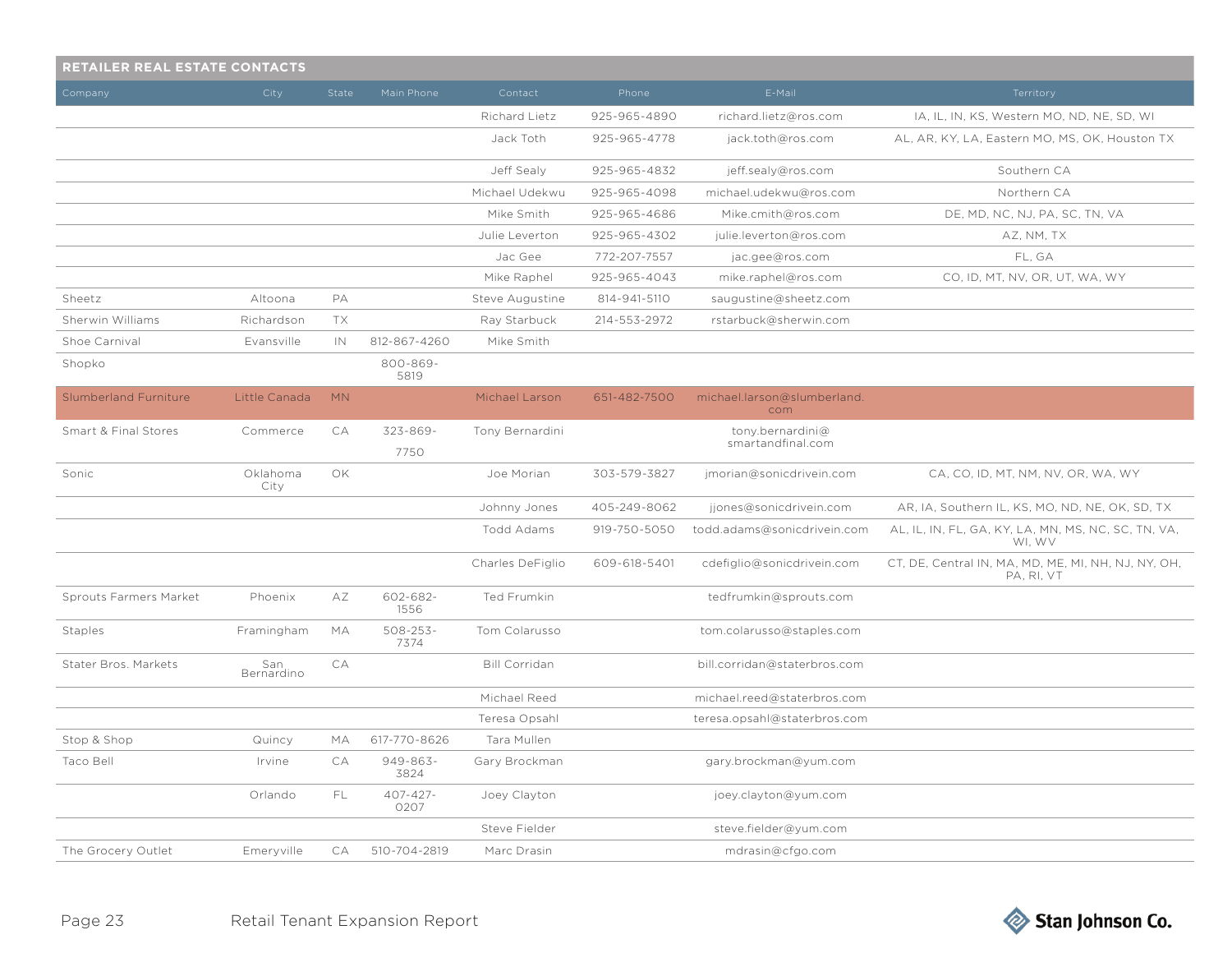| RETAILER REAL ESTATE CONTACTS   |                |           |                       |                 |              |                                   |                                             |  |  |
|---------------------------------|----------------|-----------|-----------------------|-----------------|--------------|-----------------------------------|---------------------------------------------|--|--|
| Company                         | City           | State     | Main Phone            | Contact         | Phone        | E-Mail                            | Territory                                   |  |  |
| The Container Store             | Coppell        | TX        | $972 - 538 -$<br>6000 | 972-538-7425    |              | realestate@containerstore.<br>com |                                             |  |  |
| <b>Tops Markets</b>             | <b>Buffalo</b> | <b>NY</b> | 716-635-5130          | Tom Fitzgerald  |              | tfitzgerald@topsmarkets.com       |                                             |  |  |
| Trader Joe's                    |                |           | $626 - 599 -$         |                 |              |                                   |                                             |  |  |
|                                 |                |           | 3700                  |                 |              |                                   |                                             |  |  |
| Tractor Supply                  | Brentwood      | <b>TN</b> |                       | Clay Teter      | 615-440-4764 | cteter@tractorsupply.com          |                                             |  |  |
| Tuffy Auto Service Center       | Toledo         | OH        | $419 - 865 -$<br>6900 | David Schak     |              | dave@tuffy.com                    |                                             |  |  |
| Twin Peaks                      | Dallas         | TX        | 972-212-6872          | Emily Rankin    |              | emily.rankin@fbrest.com           |                                             |  |  |
| Ulta                            | Scottsdale     | AZ        | 480-344-<br>7710      | Rick Franz      |              | rick.franz@ultainc.com            | Covers 23 states                            |  |  |
| Uncle Maddio's Pizza<br>Joint   | Atlanta        | GA        | 678-384-<br>7672      | Brad Westbrook  | 678-384-7672 | brad@westbrookre.com              |                                             |  |  |
| U.S. Cellular                   | Chicago        | IL        | 773-399-<br>6836      | Erran Zinzer    |              | erran.zinzer@uscellular.com       |                                             |  |  |
|                                 |                |           |                       | Glen Todd       |              | glen.todd@uscellular.com          |                                             |  |  |
| Valvoline Instant Oil<br>Change | Lexington      | KY        | 859-357-2319          | Greg Armbruster |              | garmbruster@ashland.com           |                                             |  |  |
| Walgreens                       | Deerfield      | IL        | 847-315-2569          | Tom Connolly    |              | tom.connolly@walgreens.com        |                                             |  |  |
| WaWa                            | Wawa           | PA        | $610 - 358 -$<br>8000 | June Spring     |              | june.spring@wawa.com              |                                             |  |  |
| Wegmans                         | Rochester      | <b>NY</b> | $585 - 464 -$<br>4755 | Paul Gilber     |              | paul.gilbert@wegmans.com          |                                             |  |  |
| Wendy's                         | Dublin         | OH        | $614 - 764 -$<br>3430 | Maury Sledd     | 214-649-9830 |                                   | Development Director for West Territory     |  |  |
|                                 |                |           |                       | Dennis Hill     | 614-764-3412 |                                   | Vice President, All Real Estate             |  |  |
|                                 |                |           |                       | Leon Weissman   | 610-232-2166 |                                   | Development Director for North Territory    |  |  |
|                                 |                |           |                       | Larry Spanski   | 614-764-4271 |                                   | Development Director for Mid-West Territory |  |  |
|                                 |                |           |                       | Joe Keith       | 770-283-3769 |                                   | Development Director for South Territory    |  |  |
| Whataburger                     | San<br>Antonio | TX        | $210 - 476 -$<br>6820 |                 |              |                                   |                                             |  |  |
| Zoe's Kitchen                   | Plano          | <b>TX</b> | $205 - 414 -$<br>9920 | Allyn Taylor    | x250         | allyntaylor@zoeskitchen.com       |                                             |  |  |

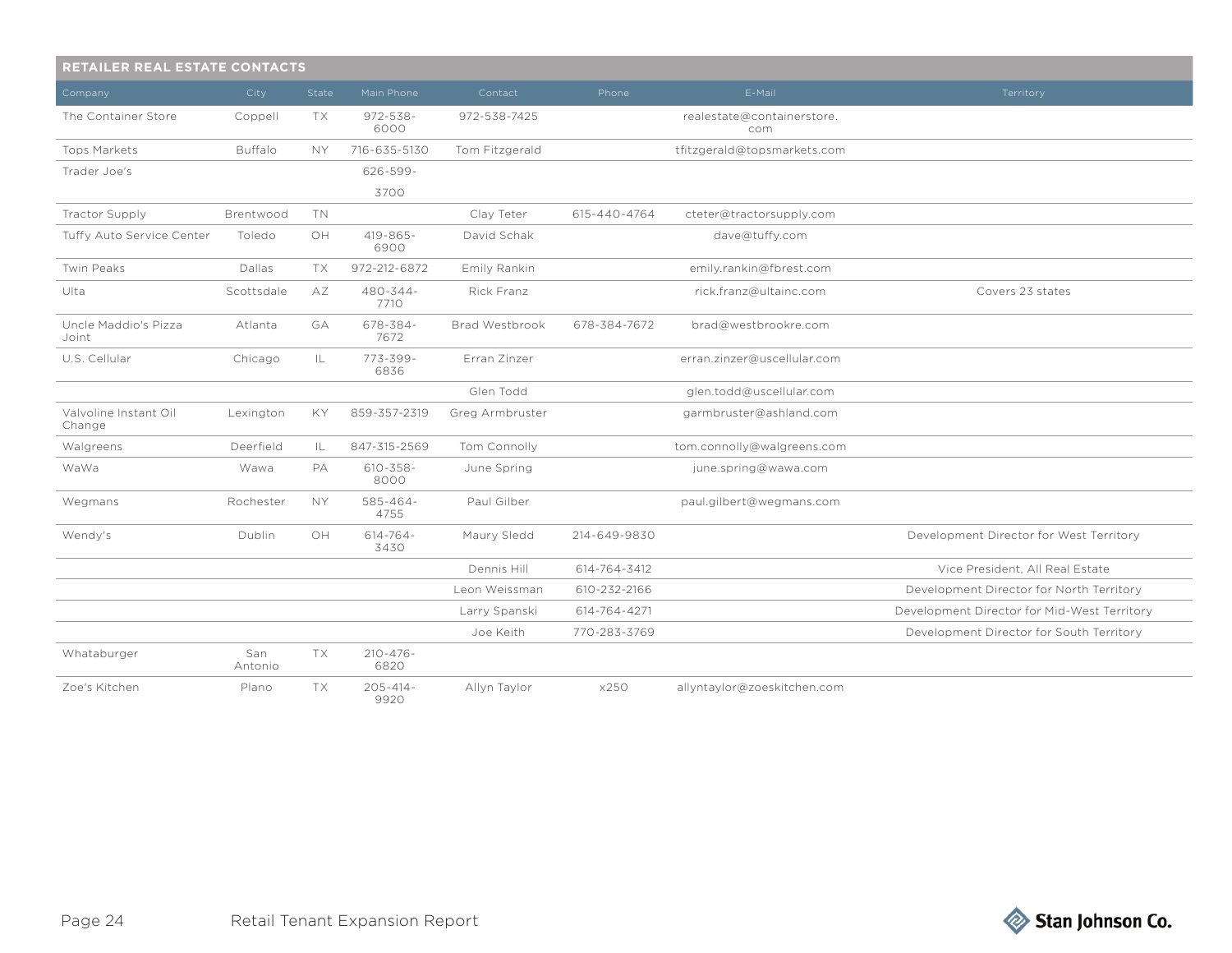# beyond traditional brokerage



### Daniel Herrold Senior Director

Daniel Herrold is a veteran broker at Stan Johnson Company with over \$2 billion in transaction experience through his tenure at the firm. As part of the Corporate Finance group, Herrold's focus is driving the team strategy in the origination of sale leaseback opportunities with public & private corporations, franchisees and private equity groups.

- Strategy Development & Execution
- Business Development
- Client Advisory

### dherrold[@stanjohnsonco.com](khedrick@stanjohnsonco.com)



### Donica Webb Closing Manager

Webb provides service to each person involved to see the deal through by providing attention to our customers. She is the go to person for due diligence items, site visits, title companies, etc and also closely monitors the days from LOI executed to closing date.



### David Annett Associate

David Annett joined Stan Johnson Company in 2013. Annett assists in business development activity of sale leaseback opportunities as well as leading the marketing execution and strategy of listing assignments. He also drives buy side initiatives for institutional, family office, private equity and 1031 clients.

- Client Representation
- Marketing Strategy & Execution
	- Client Advisory
	- dannett[@stanjohnsonco.com](khedrick@stanjohnsonco.com)



### Kristine Meggenberg Marketing Specalist

Meggenberg provides the team with a variety of services such as individual property marketing, national advertising, direct e-mail marketing, press releases, social media and digital marketing.

kmeggenber[g@stanjohnsonco.com](khedrick@stanjohnsonco.com)



### Jason Wiltshire Associate

Jason Wiltshire joined Stan Johnson Company in 2015. Wiltshire assists in business development activity of sale leaseback opportunities as well as leading the marketing execution and strategy of listing assignments.

- Client Representation
- Marketing Strategy & Execution
- Client Advisory

### jwiltshire[@stanjohnsonco.com](khedrick@stanjohnsonco.com)

### Lori Spyres Operations Manager

Spyres performed database integrity functions, research, drafting of transaction related documents, travel arrangements, and preparation of expense reports.

lspyre[s@stanjohnsonco.com](khedrick@stanjohnsonco.com)

## Stan Johnson Company

The Net Lease Authority®

Stan Johnson Company is the largest collaborative team in the net lease industry offering acquisition, disposition, pricing advisory and 1031 exchange services to a wide range of clients throughout the United States. Our specialization has resulted in an extensive network of brokers with insider knowledge and strong relationships – enabling us to efficiently match buyers with sellers. Drawing on a full array of brokerage and advisory services, our professionals create superior solutions for fee simple, ground lease, leasehold, sale leaseback and zero cash flow deals. As a result, we are known as the Net Lease Authority.

> 30 Years 30 Years of Experience

450% 450% Sales Growth Over 4 Years

\$20 Billion Over \$20B Net Lease Transactions

For Information About Sale Leasebacks: [Check Out Our W](http://bit.ly/1J0Yl1K)hitepaper

dweb[b@stanjohnsonco.com](khedrick@stanjohnsonco.com)